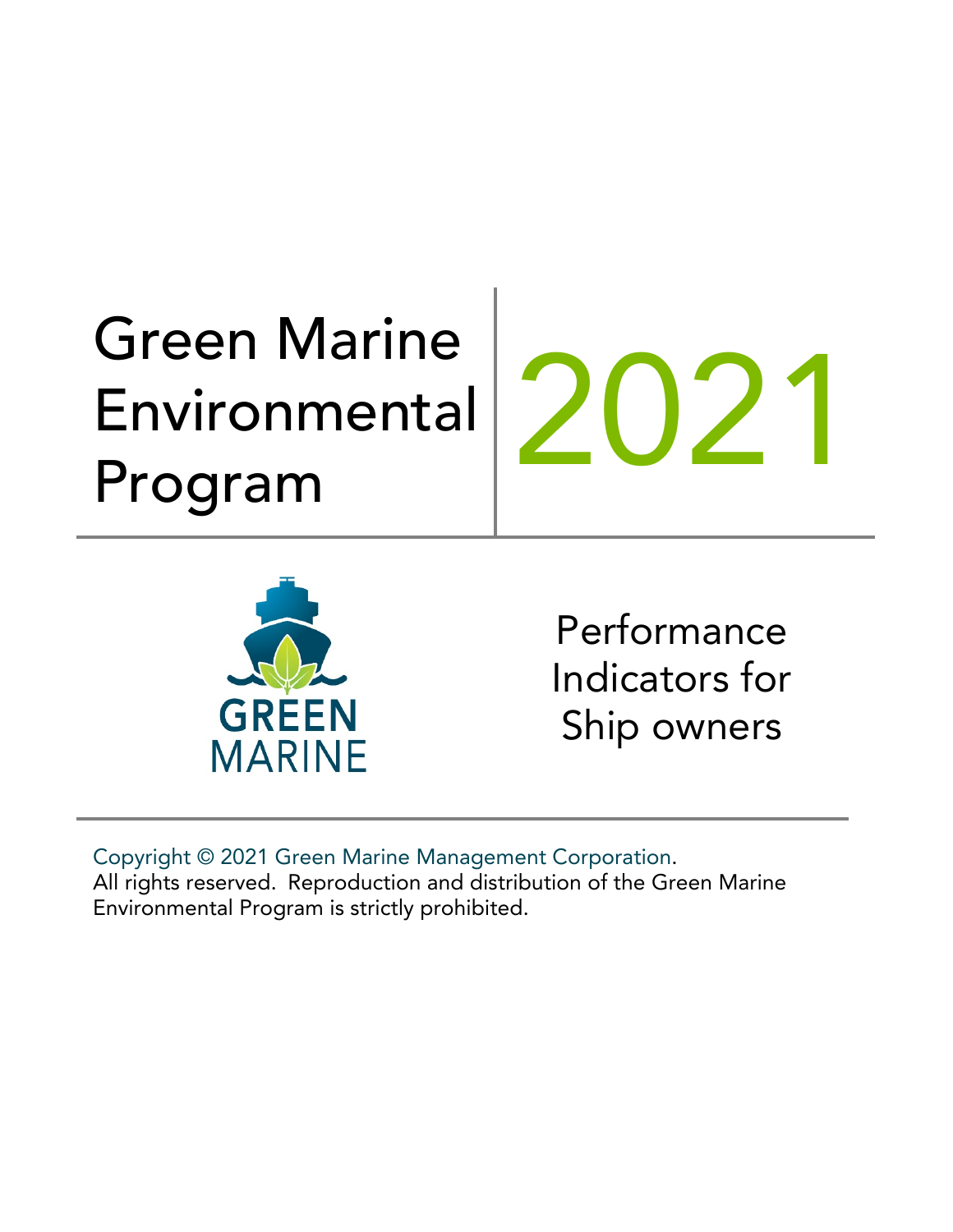# Table of contents

| 5. CARGO RESIDUES (International dry bulk cargo carriers operating in the Great Lakes and St. |  |
|-----------------------------------------------------------------------------------------------|--|
|                                                                                               |  |
|                                                                                               |  |
|                                                                                               |  |
|                                                                                               |  |
|                                                                                               |  |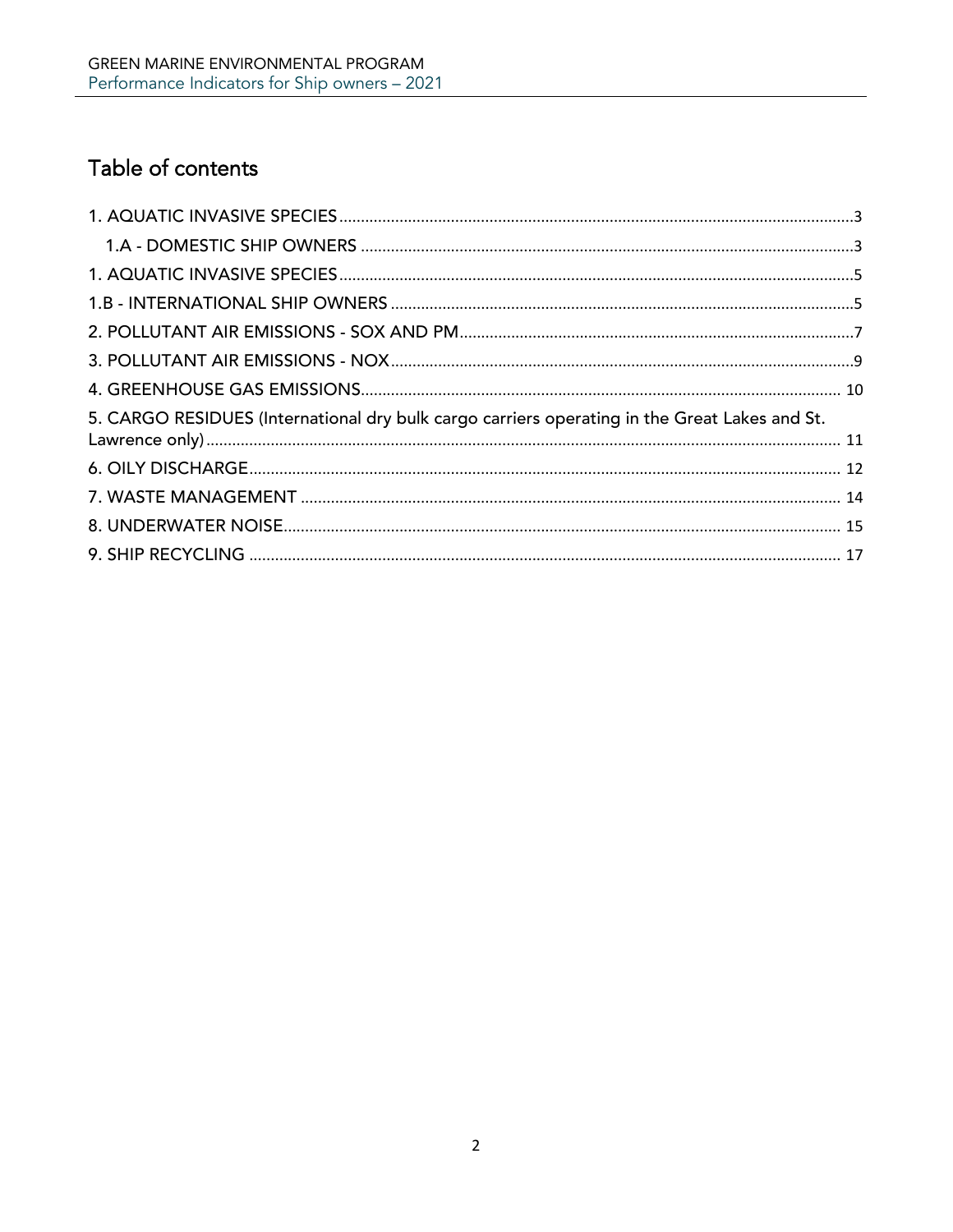# <span id="page-2-1"></span><span id="page-2-0"></span>1. AQUATIC INVASIVE SPECIES 1.A - DOMESTIC SHIP OWNERS

**OBJECTIVE:** Reduce the risk of introducing and propagating aquatic invasive organisms and pathogens associated with ballast water discharges and biofouling.

**APPLICABILITY:** This indicator is only applicable for fleets that regularly manage ballast water.

| LEVEL 1                                                                                                                                                                                                                                                                                                                                                                                                             |
|---------------------------------------------------------------------------------------------------------------------------------------------------------------------------------------------------------------------------------------------------------------------------------------------------------------------------------------------------------------------------------------------------------------------|
| Monitoring of regulations                                                                                                                                                                                                                                                                                                                                                                                           |
| LEVEL 2                                                                                                                                                                                                                                                                                                                                                                                                             |
|                                                                                                                                                                                                                                                                                                                                                                                                                     |
| Note: The US EPA VGP and USCG regulations contain operational measures 2.1 and 2.2 aimed at reducing the uptake and discharge<br>of nonindigenous species. These measures should also be undertaken in Canadian waters.                                                                                                                                                                                             |
| 2.1 Minimize or whenever possible avoid uptake of ballast water in the following conditions:<br>In shallow water;                                                                                                                                                                                                                                                                                                   |
| In areas close to sewage outflows;<br>$\overline{\phantom{a}}$                                                                                                                                                                                                                                                                                                                                                      |
| In areas with known epidemics or infestations;<br>$\overline{\phantom{a}}$                                                                                                                                                                                                                                                                                                                                          |
| In areas where dredging operations are underway;<br>$\overline{\phantom{a}}$                                                                                                                                                                                                                                                                                                                                        |
| In areas where tidal flushing is poor;<br>$\overline{\phantom{a}}$<br>In areas identified by regulatory authorities.<br>$\overline{\phantom{m}}$                                                                                                                                                                                                                                                                    |
|                                                                                                                                                                                                                                                                                                                                                                                                                     |
| 2.2 Uptake only the minimum amount of ballast water required to safely depart the dock, and complete ballasting operations in deeper<br>waters (while always ensuring the safety of the vessel).                                                                                                                                                                                                                    |
| 2.3 Periodically inspect vessels' hulls including niche areas, such as sea chests, propeller thrusters, keels, rudders, and dry dock support<br>strips.                                                                                                                                                                                                                                                             |
| Note: Refer to 2011 IMO Biofouling Guidelines Sections 1.4, 7.2, 7.3, and 7.4. A copy can be found in the Members section of the Green<br>Marine website.                                                                                                                                                                                                                                                           |
| 2.4 If needed, remove biofouling organisms from the hull, propellers, stern tube, sea chests, and other wetted portions of a vessel.<br>Note: Cleaning with capture is suggested if biofouling covers over 15% of the wetted surfaces. At 15% coverage, the vessel is considered<br>extensively fouled. Diagrams to help estimate percent coverage can be found in the Members section of the Green Marine website. |
| 2.5 For each vessel, keep a record book on details of all inspections and biofouling management measures undertaken on the ship.<br>Note: A template of such a record book can be found in the members section of Green Marine's website.                                                                                                                                                                           |
| Domestic ship owners operating in the St. Lawrence and the Great Lakes:<br>2.6 If feasible and safe, conduct salt water ballast exchange during coastal trades prior to re-entering the lakes.<br>Note: Coastal trade is defined as "Movement of cargo and passengers between inland waterways and coastal ports, and within EEZ<br>waters".                                                                        |
|                                                                                                                                                                                                                                                                                                                                                                                                                     |
| LEVEL 3                                                                                                                                                                                                                                                                                                                                                                                                             |
| 3.1 Maintain a Ballast Water Management plan and Biofouling Management plan for each vessel which includes all the best practices<br>required to achieve Level 2.<br>Note: A Biofouling Management plan template can be found in the Members section of the Green Marine website.                                                                                                                                   |
| 3.2 Support scientific research on ballast water or biofouling by providing access to ships for sampling by governmental and research                                                                                                                                                                                                                                                                               |
| groups or by participating on an expert working group.<br>Note: It is not necessary to actively participate in the research program in order to fulfill this criterion.                                                                                                                                                                                                                                             |
| 3.3 Complete and maintain an annual inventory to evaluate the amount of ballast water taken and discharged by the company's ships                                                                                                                                                                                                                                                                                   |
| by origin/destination.<br>Note: See Annex 1-A.                                                                                                                                                                                                                                                                                                                                                                      |
| OR as an alternative to 3.3 for vessels with a ballast water treatment system:                                                                                                                                                                                                                                                                                                                                      |
| 3.4 Produce an internal annual log showing any cases of ballast water treatment system malfunctioning. For such cases include root<br>cause(s) and preventive action(s) taken.                                                                                                                                                                                                                                      |
|                                                                                                                                                                                                                                                                                                                                                                                                                     |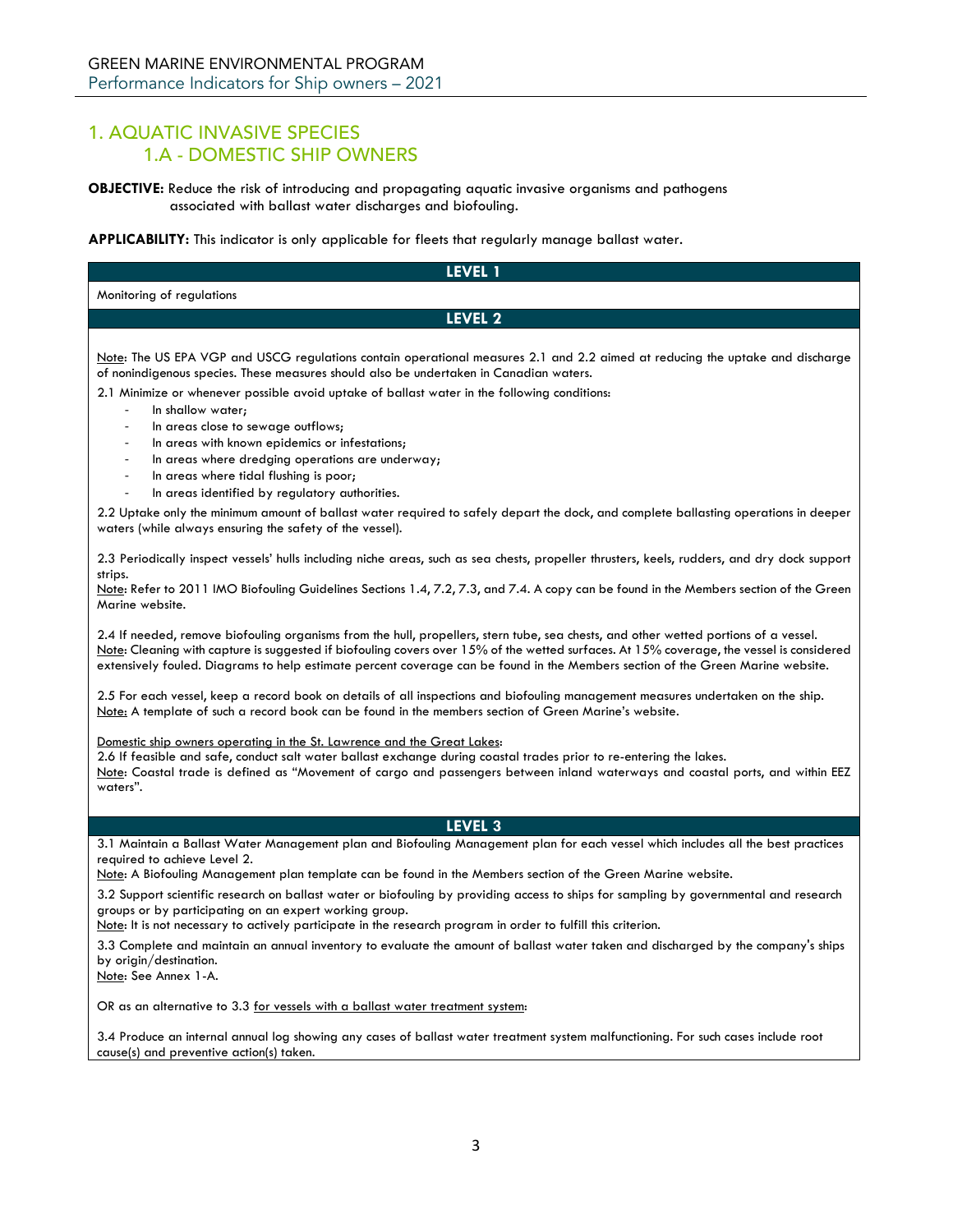### **Fulfill one of the following 2 criteria:**

4.1 Actively participate in research and development on reducing the risk of AIS introduction and spread associated with ballast water operations and discharges, for example – partner with an academic institution, technology developer, innovation accelerator, or government agency.

# **OR**

4.2 Actively participate in research and development on reducing the risk of AIS via biofouling, for example - coatings, autonomous underwater cleaning or underwater cleaning capture technologies.

Note: Active participation is defined as the provision of support by the company, whether through financial means, human resources or equipment and can include an experimental shipboard trial.

# **LEVEL 5**

5.1 Use a ballast water treatment system (BWTS) on one or several of the company's vessels. And, for each installed and in-use BWTS, adopt contingency measures, as per MEPC 71/WP.9 Annex 4.

# **AND fulfill one of the following 3 criteria:**

5.2 For each installed BWTS, conduct a ballast water management system commissioning test for biological efficacy. Use the International Maritime Organization (IMO) Marine Environment Protection Committee (MEPC) Circular 70 [\(BWM.2/Circ.70/](https://www.crclass.org/chinese/download/ti-tc/100/2-6%20BWM.2-Circ.70%20-%20Guidance%20for%20the%20commissioning%20testing%20of%20ballast%20water%20management%20systems%20%28Secretariat%29.pdf)Rev.1) as the basis for sampling and analysis. The document can be found in Members section of the Green Marine website.

# **OR**

5.3 Purchase or install a compliance monitoring device and conduct annual self-monitoring of ballast water discharges for each installed BWTS.

# **OR**

5.4 Submit data on the use of the BWMS to the shipowner's flag State to contribute to the IMO Experience Building Phase.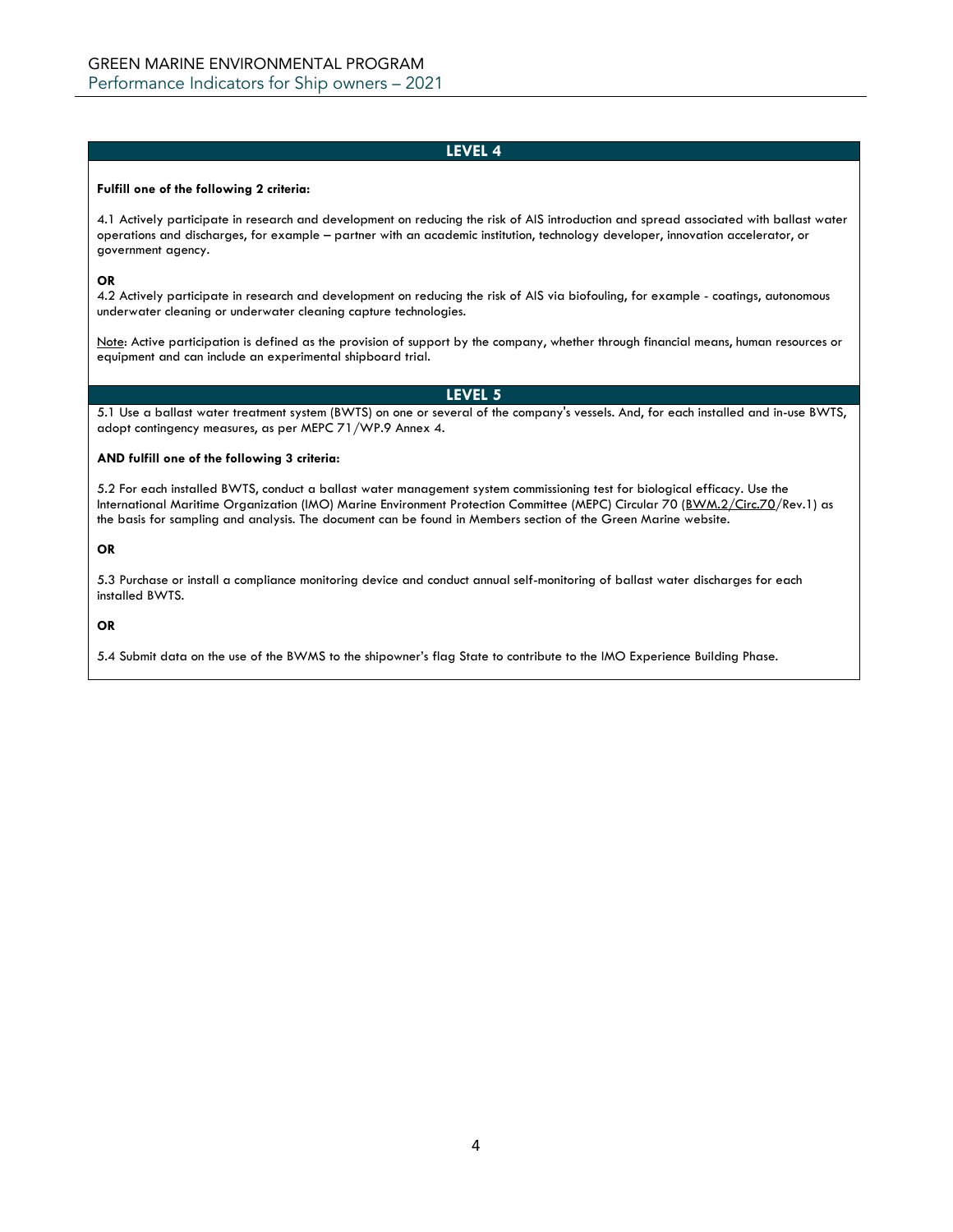# <span id="page-4-1"></span><span id="page-4-0"></span>1. AQUATIC INVASIVE SPECIES 1.B - INTERNATIONAL SHIP OWNERS

# **LEVEL 1** Monitoring of regulations **LEVEL 2** Note: The US EPA VGP and USCG regulations contain operational measures 2.1 and 2.2 aimed at reducing the uptake and discharge of nonindigenous species. These measures should also be undertaken in Canadian and international waters. 2.1 Minimize or whenever possible avoid uptake of ballast water in the following conditions: In shallow water; In areas close to sewage outflows; In areas with known epidemics or infestations; In areas where dredging operations are underway; In areas where tidal flushing is poor; In areas identified by regulatory authorities. Note: International ship owners should call on local agents to provide specific information and instructions in this matter. 2.2 Uptake only the minimum amount of ballast water required to safely depart the dock, and complete ballasting operations in deeper waters (while always ensuring the safety of the vessel). 2.3 Periodically perform in-water inspections of the vessel's hulls including niche areas, such as: sea chests, propeller thrusters, keels, rudders, and dry dock support strips. Note: Refer to 2011 IMO Biofouling Guidelines Sections 1.4, 7.2, 7.3, and 7.4. A copy can be found in the Members section of the Green Marine website. 2.4 If needed, remove biofouling organisms from the hull, propellers, stern tube, sea chests, and other wetted portions of a vessel. Note: Cleaning with capture is suggested if biofouling covers over 15% of the wetted surfaces. At 15% coverage, the vessel is considered extensively fouled. Diagrams to help estimate percent coverage can be found in the Members section of the Green Marine website. 2.5 For each vessel, keep a record book on details of all inspections and biofouling management measures undertaken on the ship. Note: A template of such a record book can be found in the Members section of the Green Marine website. **LEVEL 3** 3.1 Maintain a Ballast Water Management plan and Biofouling Management plan for each vessel which includes all the best practices required to achieve Level 2. Note: A Biofouling Management plan template can be found in the Members section of the Green Marine website. 3.2 Support scientific research on ballast water or biofouling by providing access to ships for sampling by governmental and research groups or by participating on an expert working group. Note: It is not necessary to actively participate in the research program in order to fulfill this criterion. 3.3 Produce an internal annual log showing any cases of ballast water treatment system malfunctioning. For such cases include root cause(s) and preventive action(s) taken. For vessels with antifouling or fouling release coating: 3.4 Within dry-docking specifications, select coating with effective coating lifespan in line with schedule for next dry-docking and anticipating operational wear, such as contact with lock walls or abrasive cleaning. Note: The effective coating lifespan is determined by the manufacturer based on the vessel-specific application scheme (e.g. coating thickness); it is the age of an anti-fouling coating after which the coating is no longer expected to satisfactorily prevent or deter the attachment and growth of biofouling organisms.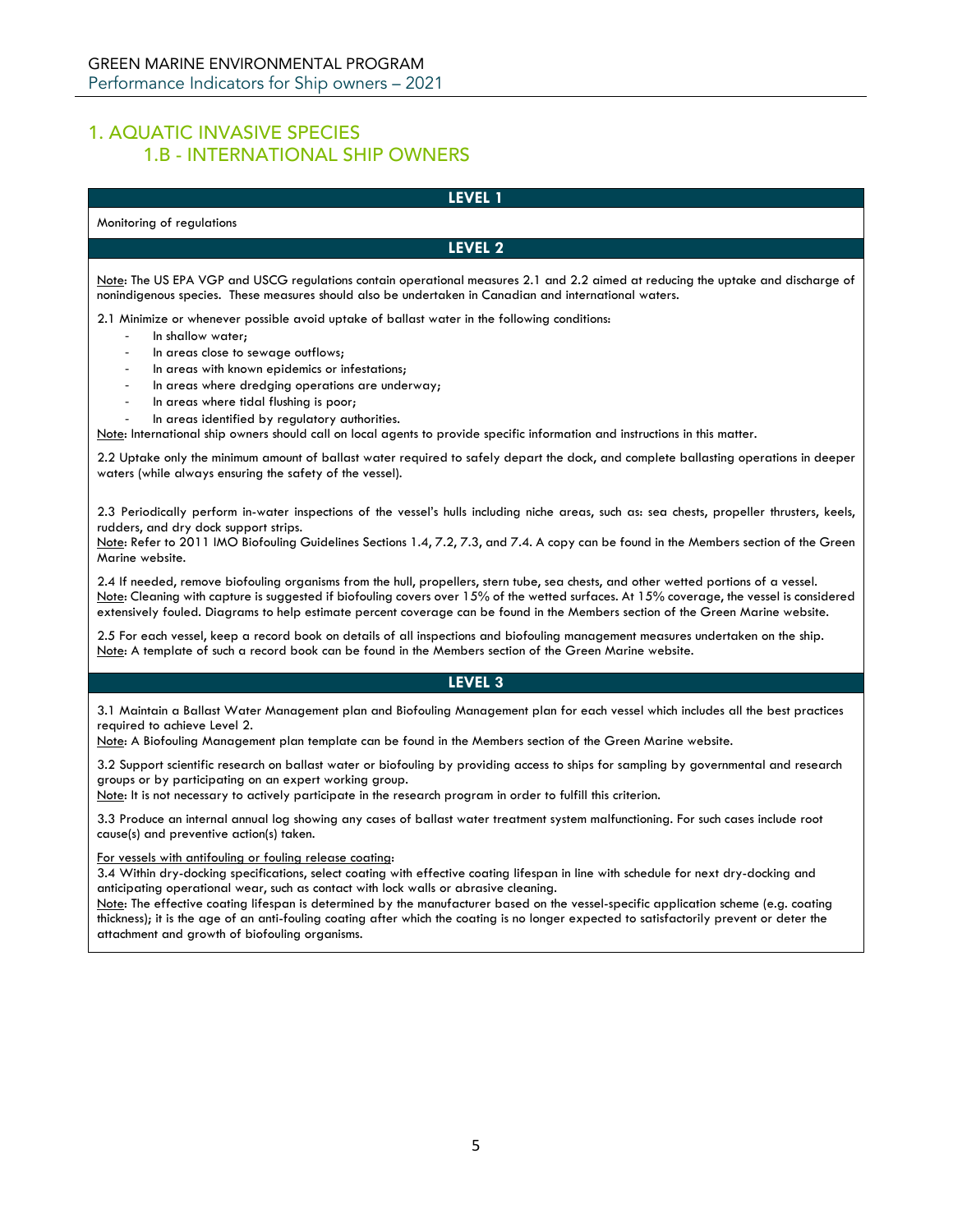### **Fulfill one of the following 2 criteria:**

4.1 Actively participate in research and development on reducing the risk of AIS introduction and spread associated with ballast water operations and discharges, for example – partner with an academic institution, technology developer, innovation accelerator, or government agency.

### **OR**

4.2 Actively participate in research and development on reducing the risk of AIS via biofouling, for example - coatings, autonomous underwater cleaning or underwater cleaning capture technologies.

Note: Active participation is defined as the provision of support by the company, whether through financial means, human resources or equipment and can include an experimental shipboard trial.

### **LEVEL 5**

5.1 For each installed and in-use ballast water treatment system (BWTS), adopt contingency measures, as per MEPC 71/WP.9 Annex 4.

## **AND fulfill one of the following 3 criteria:**

5.2 For each installed BWTS, conduct a ballast water management system (BWMS) commissioning test for biological efficacy. Use the International Maritime Organization (IMO) Marine Environment Protection Committee (MEPC) Circular 70 [\(BWM.2/Circ.70/](https://www.crclass.org/chinese/download/ti-tc/100/2-6%20BWM.2-Circ.70%20-%20Guidance%20for%20the%20commissioning%20testing%20of%20ballast%20water%20management%20systems%20%28Secretariat%29.pdf)Rev.1) as the basis for sampling and analysis. The document can be found in the Members section of the Green Marine website.

### **OR**

5.3 Purchase or install a compliance monitoring device and conduct annual self-monitoring of ballast water discharges for each installed BWTS.

# **OR**

5.4 Submit data on the use of the BWMS to the shipowner's flag State to contribute to the IMO Experience Building Phase.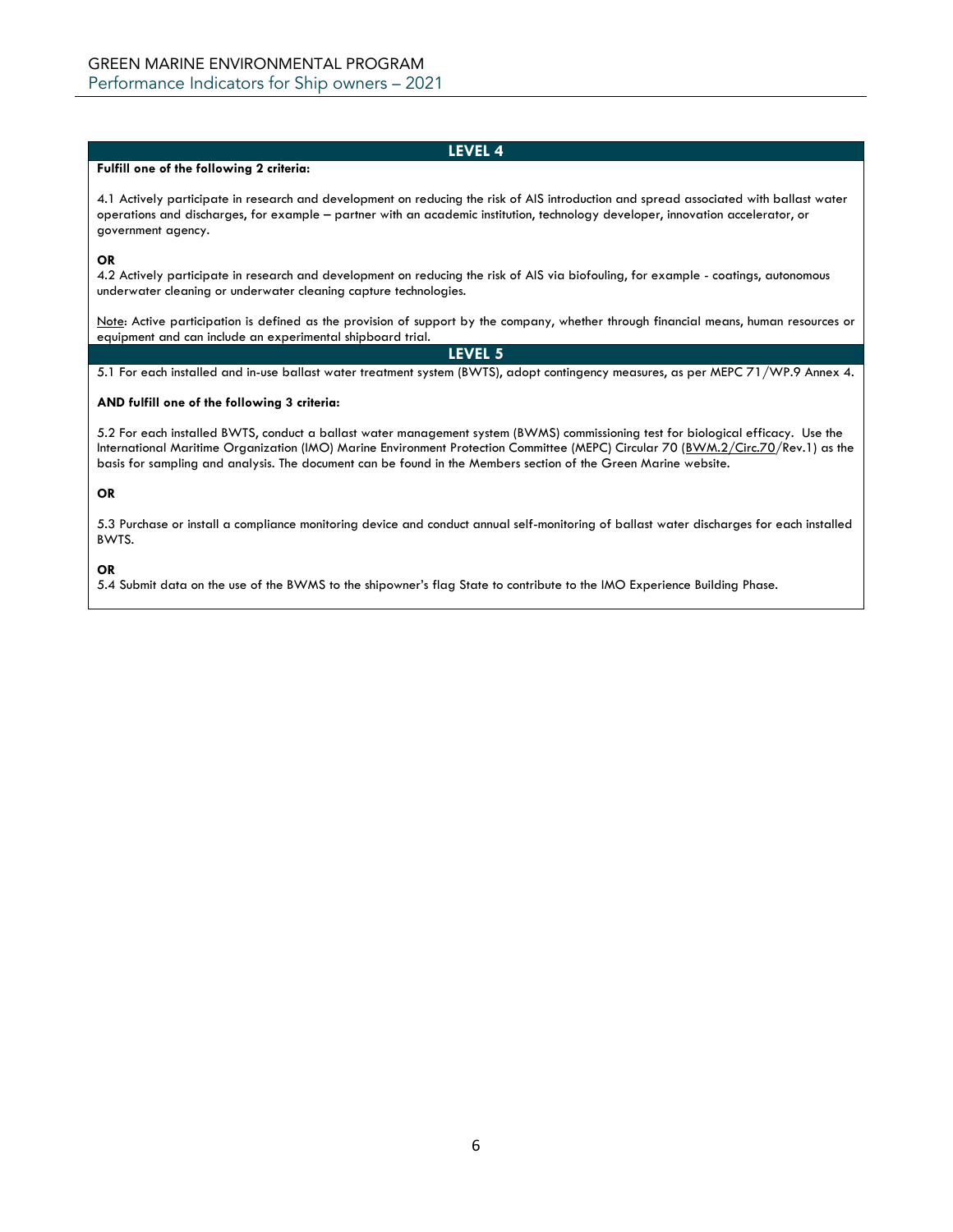# <span id="page-6-0"></span>2. POLLUTANT AIR EMISSIONS - SOX AND PM

# **OBJECTIVE:** Reduce pollutant air emissions of sulphur oxides (SOx) and particulate matter (PM).

|                                                                                                                                                                                                                                                                | LEVEL 1                                                                                                                                                                                                                                                                                                                                                                                                                                                         |                                                                                                                                                                                                                                                                        |
|----------------------------------------------------------------------------------------------------------------------------------------------------------------------------------------------------------------------------------------------------------------|-----------------------------------------------------------------------------------------------------------------------------------------------------------------------------------------------------------------------------------------------------------------------------------------------------------------------------------------------------------------------------------------------------------------------------------------------------------------|------------------------------------------------------------------------------------------------------------------------------------------------------------------------------------------------------------------------------------------------------------------------|
| Monitoring of regulations                                                                                                                                                                                                                                      |                                                                                                                                                                                                                                                                                                                                                                                                                                                                 |                                                                                                                                                                                                                                                                        |
|                                                                                                                                                                                                                                                                | <b>LEVEL 2</b>                                                                                                                                                                                                                                                                                                                                                                                                                                                  |                                                                                                                                                                                                                                                                        |
| 2.1 Implement a systematic control policy for documenting fuel (bunker notes).                                                                                                                                                                                 | Note: Bunker notes must be conserved and annual consumption notes must be kept for each ship.                                                                                                                                                                                                                                                                                                                                                                   |                                                                                                                                                                                                                                                                        |
| hours and idling time.                                                                                                                                                                                                                                         | 2.2 Use climatology and weather forecasting to take advantage of tidal currents and avoid storms. Plan voyages to reduce running                                                                                                                                                                                                                                                                                                                                |                                                                                                                                                                                                                                                                        |
| 2.3 Optimize trim for fuel efficiency when loading ships and barges.                                                                                                                                                                                           |                                                                                                                                                                                                                                                                                                                                                                                                                                                                 |                                                                                                                                                                                                                                                                        |
|                                                                                                                                                                                                                                                                | 2.4 Follow voluntary slow speed measure in specific zones, as identified by port or governmental authority.                                                                                                                                                                                                                                                                                                                                                     |                                                                                                                                                                                                                                                                        |
|                                                                                                                                                                                                                                                                | 2.5 Implement a preventive engine maintenance system in order to optimize performance.                                                                                                                                                                                                                                                                                                                                                                          |                                                                                                                                                                                                                                                                        |
| 2.6 Identify optimal engine speed or engine load for fuel efficiency. Inform crew and ensure awareness of this optimal 'economic'<br>speed. Transit at this speed to the extent practicable.                                                                   |                                                                                                                                                                                                                                                                                                                                                                                                                                                                 |                                                                                                                                                                                                                                                                        |
|                                                                                                                                                                                                                                                                | 2.7 Implement a replacement program for LED or other energy efficiency light upgrades.                                                                                                                                                                                                                                                                                                                                                                          |                                                                                                                                                                                                                                                                        |
| Pilot Boats and Tugs Only:                                                                                                                                                                                                                                     | 2.8 Reduce idling with dispatch scheduling and/or providing tie-up locations where awaiting tow or escort.                                                                                                                                                                                                                                                                                                                                                      |                                                                                                                                                                                                                                                                        |
|                                                                                                                                                                                                                                                                | LEVEL 3                                                                                                                                                                                                                                                                                                                                                                                                                                                         |                                                                                                                                                                                                                                                                        |
| 3.1 Complete an annual inventory of SOx and particulate matter (PM) emissions for all the company's ships.<br>Note: See Annexes 2-A, 2-B, and 2-D.                                                                                                             |                                                                                                                                                                                                                                                                                                                                                                                                                                                                 |                                                                                                                                                                                                                                                                        |
| AND, fulfill one of the following 3 criteria:                                                                                                                                                                                                                  |                                                                                                                                                                                                                                                                                                                                                                                                                                                                 |                                                                                                                                                                                                                                                                        |
| International ship owners<br>3.2 The average sulphur content by<br>mass of the total amount of fuel<br>consumed annually by all of the<br>company's vessels is less than 0.45 %.<br>Note: Fuel sulphur limit is 0.1 % within<br>an ECA and 0.5 % outside ECAs. | OR.<br>Domestics subject to the Canadian Vessel Pollution<br>and Dangerous Chemicals (VPDCR) regulations or to<br>the US EPA 'Act to Prevent Pollution from Ships' (APPS)<br>limiting fuel sulphur content to 0.1 % (equivalent to<br>IMO MARPOL Annex VI - Emission Control Area<br>(ECA)<br>3.3 The average sulphur content by mass of the total<br>amount of fuel oil consumed annually by all of the<br>company's vessels is 0.01 % below permitted levels. | <b>OR</b><br>Domestics subject to Canadian<br>Sulphur in Diesel Fuel Regulations or<br>US EPA regulations limiting fuel<br>sulphur content to 0.0015% (ULSD)<br>(for example, harbour craft)<br>3.4 Plug one or more vessels into<br>shore power at one or more docks. |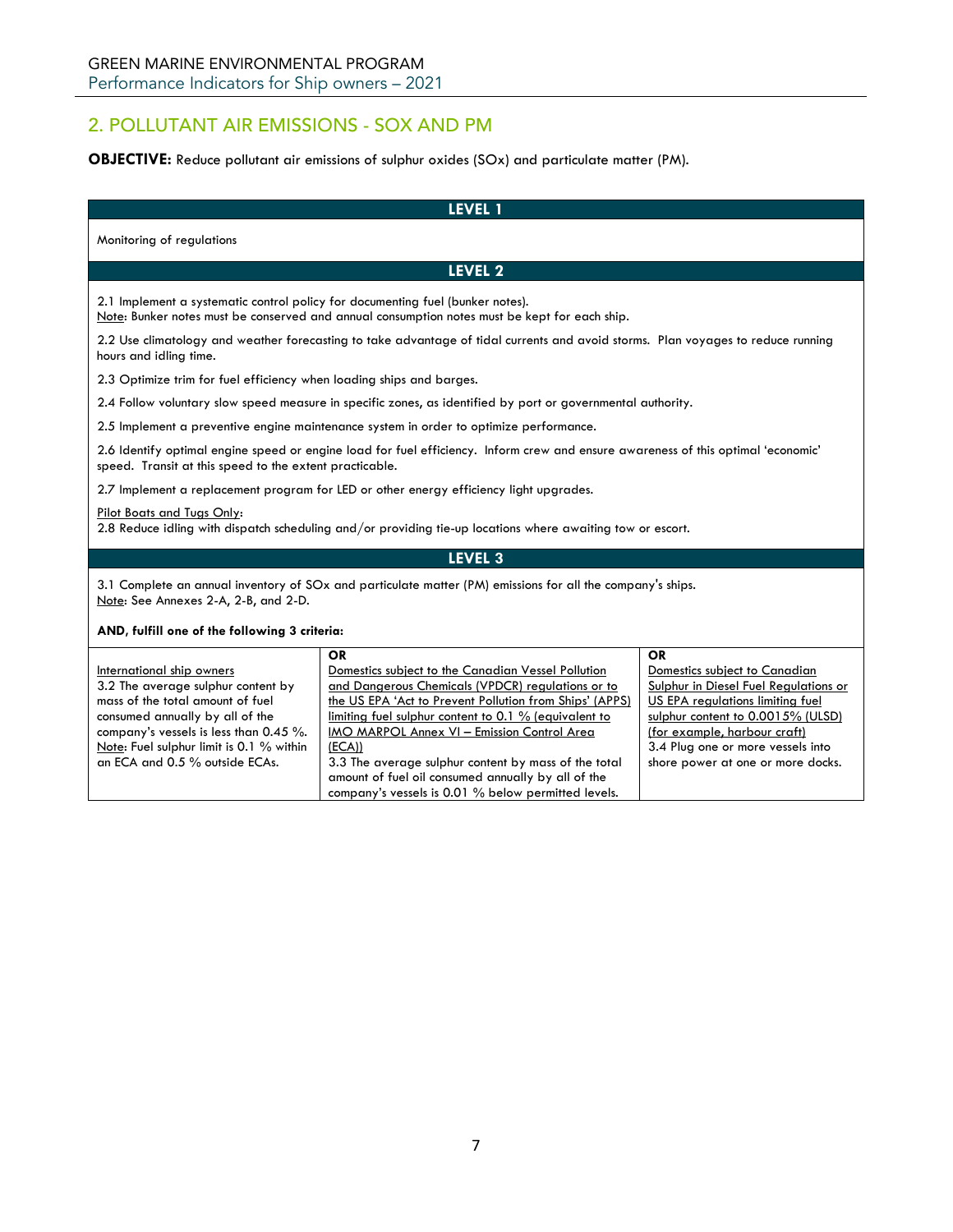# **Fulfill one of the following 4 criteria:**

| International ship owners<br>4.1 The average sulphur<br>content by mass of the total<br>amount of fuel consumed<br>annually by all of the<br>company's vessels is less than<br>$0.35 \%$ . | <b>OR</b><br>Domestics subject to the<br>Canadian Vessel Pollution and<br>Dangerous Chemicals (VPDCR)<br>regulations or to the US EPA<br>'Act to Prevent Pollution from<br>Ships' (APPS) limiting fuel<br>sulphur content to 0.1 $%$<br>(equivalent to IMO MARPOL<br>Annex VI - Emission Control<br>Area (ECA))<br>4.2 The average sulphur<br>content by mass of the total<br>annual amount of fuel oil<br>consumed annually by all of the | <b>OR</b><br>Domestics subject to Canadian<br>Sulphur in Diesel Fuel<br><b>Regulations or US EPA</b><br>regulations limiting fuel sulphur<br>content to $0.0015 \%$ (ULSD)<br>4.3 Plug majority of vessels into<br>shore power at majority of<br>docks. | <b>OR</b><br>All ship owners<br>4.4 Use of equipment or<br>alternative fuel allowing for the<br>attainment of the same level of<br>sulphur emissions as above. |
|--------------------------------------------------------------------------------------------------------------------------------------------------------------------------------------------|--------------------------------------------------------------------------------------------------------------------------------------------------------------------------------------------------------------------------------------------------------------------------------------------------------------------------------------------------------------------------------------------------------------------------------------------|---------------------------------------------------------------------------------------------------------------------------------------------------------------------------------------------------------------------------------------------------------|----------------------------------------------------------------------------------------------------------------------------------------------------------------|
|                                                                                                                                                                                            | company's vessels is 0.03 %<br>below permitted levels.                                                                                                                                                                                                                                                                                                                                                                                     |                                                                                                                                                                                                                                                         |                                                                                                                                                                |

# **AND (all ship owners), fulfill one of the following 2 criteria:**

4.5 Sample PM emissions for one of the fleet's main engine types (slow-speed, medium-speed, high-speed, gas or steam turbine). Note: Sampling must be repeated every five (5) years. The sampling test plan must be consistent within the fleet, comparable with prior tests, and a recognized methodology, such as ISO 8178 or 40 CFR 51 Appendix M and 40 CFR 60 Appendix A.

# **OR**

4.6 Actively participate in research and development on reducing the impact of SOx and PM emissions, for example – improving inventory tools, developing hybrid or blended fuels, or conducting a pilot project on emission reduction technologies. Note: Active participation is defined as the provision of support by the company, whether through financial means, human resources or equipment and can include an experimental shipboard trial.

# **LEVEL 5**

### **All ship owners, fulfill the following criterion:**

5.1 On board one or more of the company's owned ships, compared to no treatment, achieve a 75 % or greater reduction of PM emissions per ship by (i) applying pre-treatment and on-engine measures, (ii) applying after-treatment measures, such as a diesel particulate filter (DPF), diesel oxidation catalysts (DOCs), or other exhaust gas cleaning system (EGSC), or by (iii) burning LNG.

# **AND, fulfill one of the following 4 criteria:**

|                                | <b>OR</b>                      | <b>OR</b>                         | <b>OR</b>                         |
|--------------------------------|--------------------------------|-----------------------------------|-----------------------------------|
| International ship owners      | Domestics subject to the       | Domestics subject to Canadian     | All ship owners                   |
| 5.2 The average sulphur        | Canadian Vessel Pollution and  | Sulphur in Diesel Fuel            | 5.5 Use of equipment or           |
| content by mass of the total   | Dangerous Chemicals (VPDCR)    | <b>Regulations or US EPA</b>      | alternative fuel allowing for the |
| amount of fuel consumed        | regulations or to the US EPA   | regulations limiting fuel sulphur | attainment of the same level of   |
| annually by all of the         | 'Act to Prevent Pollution from | content to $0.0015 \%$ (ULSD)     | sulphur emissions as above.       |
| company's vessels is less than | Ships' (APPS) limiting fuel    | 5.4 Plug all vessels into shore   |                                   |
| $0.25 \%$ .                    | sulphur content to $0.1\%$     | power at all docks.               |                                   |
|                                | (equivalent to IMO MARPOL      |                                   |                                   |
|                                | Annex VI - Emission Control    |                                   |                                   |
|                                | Area (ECA))                    |                                   |                                   |
|                                | 5.3 The average sulphur        |                                   |                                   |
|                                | content by mass of the total   |                                   |                                   |
|                                | amount of fuel oil consumed    |                                   |                                   |
|                                | annually by all of the         |                                   |                                   |
|                                | company's vessels is 0.05 %    |                                   |                                   |
|                                | below permitted levels.        |                                   |                                   |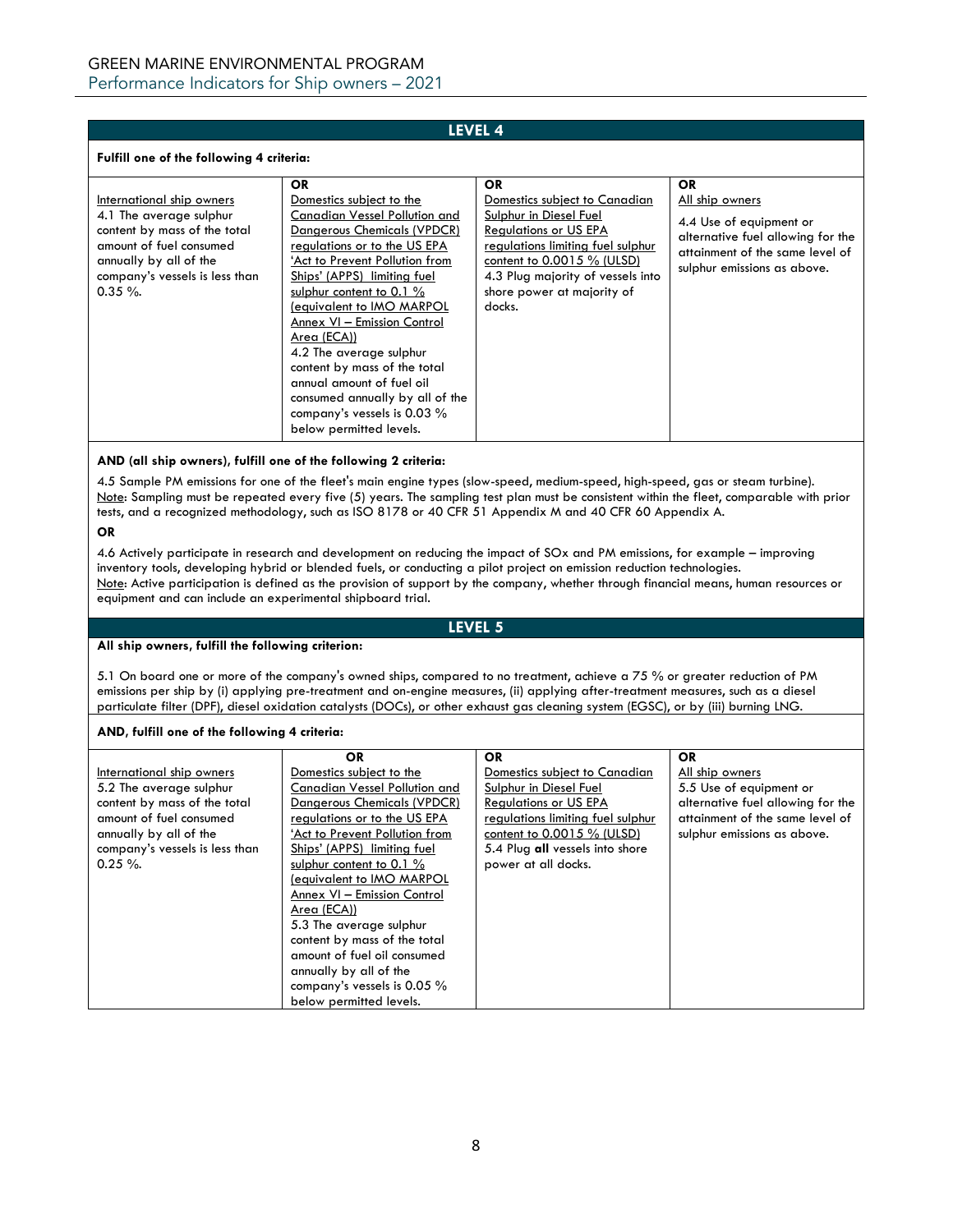# <span id="page-8-0"></span>3. POLLUTANT AIR EMISSIONS - NOX

# **OBJECTIVE:** Reduce pollutant air emissions of nitrogen oxides (NOx).

| <b>LEVEL 1</b>                                                                                                                                                                                                                                                                                                                                                                                                                                                                                                   |
|------------------------------------------------------------------------------------------------------------------------------------------------------------------------------------------------------------------------------------------------------------------------------------------------------------------------------------------------------------------------------------------------------------------------------------------------------------------------------------------------------------------|
| Monitoring of regulations                                                                                                                                                                                                                                                                                                                                                                                                                                                                                        |
| LEVEL 2                                                                                                                                                                                                                                                                                                                                                                                                                                                                                                          |
| The use of specialized software or of any other verifiable procedure can serve as evidence that the practices below have been implemented.                                                                                                                                                                                                                                                                                                                                                                       |
| 2.1 Implement a systematic control policy for documenting fuel (bunker notes).<br>Note: Bunker notes must be conserved and annual consumption notes must be kept for each ship.                                                                                                                                                                                                                                                                                                                                  |
| 2.2 Use climatology and weather forecasting to take advantage of tidal currents and avoid storms. Plan voyages to reduce running<br>hours and idling time.                                                                                                                                                                                                                                                                                                                                                       |
| 2.3 Optimize trim for fuel efficiency when loading ships and barges.                                                                                                                                                                                                                                                                                                                                                                                                                                             |
| 2.4 Follow voluntary slow speed measure in specific zones, as identified by port or governmental authority.                                                                                                                                                                                                                                                                                                                                                                                                      |
| 2.5 Implement a preventive engine maintenance system in order to optimize performance.                                                                                                                                                                                                                                                                                                                                                                                                                           |
| 2.6 Identify optimal engine speed or engine load for fuel efficiency. Inform crew and ensure awareness of this optimal 'economic'<br>speed. Transit at this speed to the extent practicable.                                                                                                                                                                                                                                                                                                                     |
| 2.7 Implement a replacement program for LED or other energy efficiency light upgrades.                                                                                                                                                                                                                                                                                                                                                                                                                           |
| Pilot Boats and Tugs Only:<br>2.8 Reduce idling with dispatch scheduling and/or providing tie-up locations where awaiting tow or escort.                                                                                                                                                                                                                                                                                                                                                                         |
| <b>LEVEL 3</b>                                                                                                                                                                                                                                                                                                                                                                                                                                                                                                   |
| 3.1 Complete an annual inventory of NOx emissions for all the company's ships.<br>Note: See Annexes 2-C and 2-D.                                                                                                                                                                                                                                                                                                                                                                                                 |
| LEVEL 4                                                                                                                                                                                                                                                                                                                                                                                                                                                                                                          |
| 4.1 Conduct sampling of NOx emissions on at least one of the company's ships within the last five (5) years. The sampling test plan must<br>be consistent within the fleet, comparable with prior tests, and a recognized methodology, such as ISO 8178 or IMO NOx Technical<br>Code 2008.                                                                                                                                                                                                                       |
| 4.2 On board one or more of the company's owned ships, install a higher tier engine than required or use and maintain on-engine or<br>after-treatment NOx emission reduction technologies, like selective catalytic reduction (SCR) or exhaust gas recirculation (EGR), or<br>methods that result in a 15% reduction of NOx emissions below the permitted limits.<br>Note: Permitted limits are published in the document 'NOx emission permitted limits' in the Members section of the Green Marine<br>website. |
| <b>LEVEL 5</b>                                                                                                                                                                                                                                                                                                                                                                                                                                                                                                   |
| Fulfill one of the following 2 criteria:                                                                                                                                                                                                                                                                                                                                                                                                                                                                         |
| 5.1 On board the majority (50%+1) of the company's owned ships, install a higher tier engine than required or use and maintain on-<br>engine or after-treatment NO <sub>X</sub> emission reduction technologies or methods that result in a 15 % reduction of NO <sub>X</sub> emissions per ship<br>below the permitted limits.<br>Note: Permitted limits are published in the document 'NOx emission permitted limits' in the Members section of the Green Marine<br>website.                                   |
| OR                                                                                                                                                                                                                                                                                                                                                                                                                                                                                                               |

5.2 On board one or more of the company's owned ships, achieve a 50% or greater reduction of NO<sub>X</sub> emissions per ship below the permitted limits by installing a higher tier engine than required or by using and maintaining  $NO_x$  emission reduction technologies.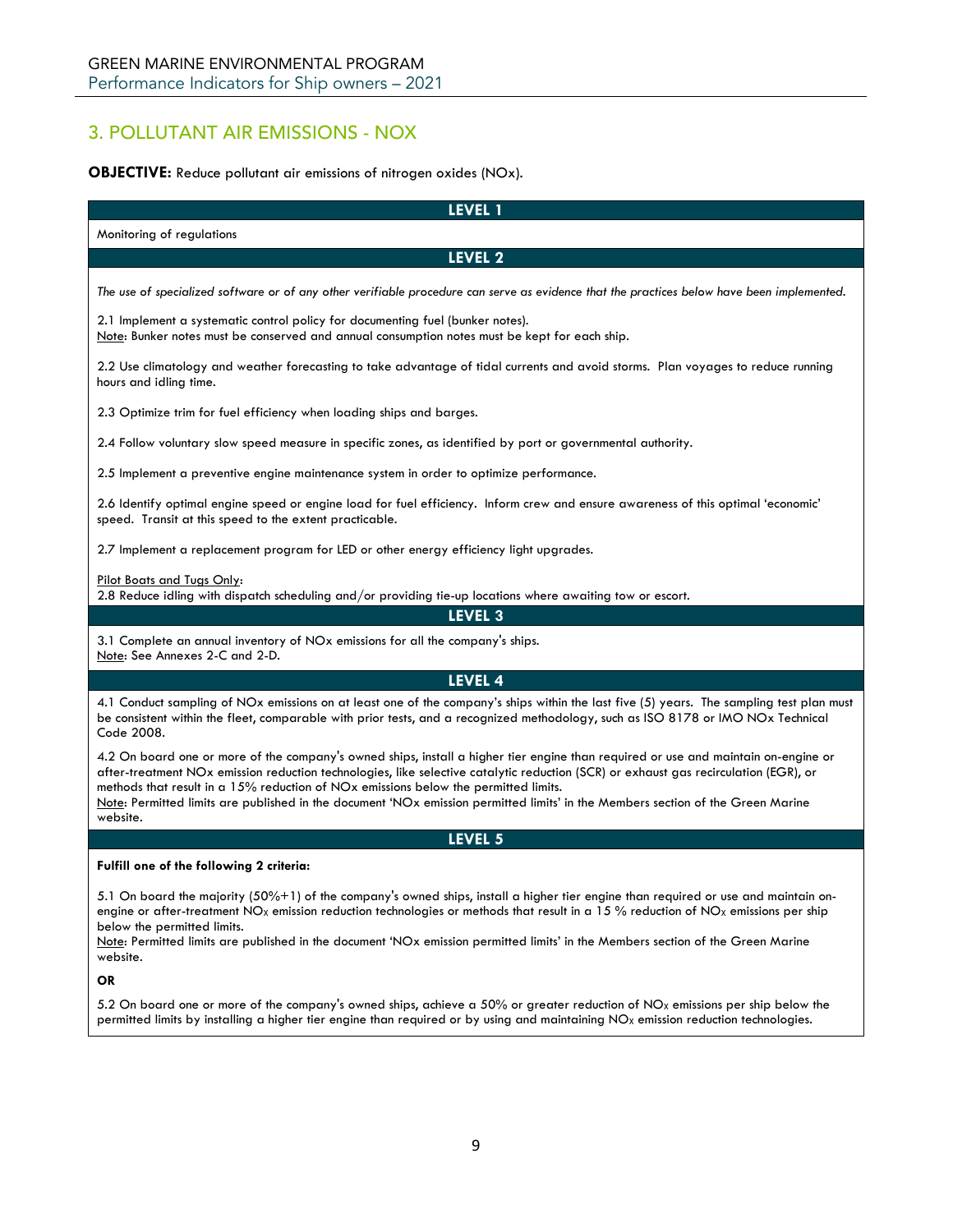# <span id="page-9-0"></span>4. GREENHOUSE GAS EMISSIONS

# **OBJECTIVE:** Reduce greenhouse gas (GHG) emissions.

| LEVEL 1                                                                                                                                                                                                                               |  |  |
|---------------------------------------------------------------------------------------------------------------------------------------------------------------------------------------------------------------------------------------|--|--|
| Monitoring of regulations                                                                                                                                                                                                             |  |  |
| <b>LEVEL 2</b>                                                                                                                                                                                                                        |  |  |
| The use of specialized software or of any other verifiable procedure can serve as evidence that the practices below have been implemented.                                                                                            |  |  |
| 2.1 Implement a systematic control policy for documenting fuel (bunker notes).<br>Note: Bunker notes must be conserved and annual consumption notes must be kept for each ship.                                                       |  |  |
| 2.2 Use climatology and weather forecasting to take advantage of tidal currents and avoid storms. Plan voyages to reduce running<br>hours and idling time.                                                                            |  |  |
| 2.3 Optimize trim for fuel efficiency when loading ships and barges.                                                                                                                                                                  |  |  |
| 2.4 Follow voluntary slow speed measures in specific zones, as identified by port or governmental authority.                                                                                                                          |  |  |
| 2.5 Implement a preventive engine maintenance system in order to optimize performance.                                                                                                                                                |  |  |
| 2.6 Identify optimal engine speed or engine load for fuel efficiency. Inform crew and ensure awareness of this optimal 'economic'<br>speed. Transit at this speed to the extent practicable.                                          |  |  |
| 2.7 Implement a replacement program for LED or other energy efficiency light upgrades.                                                                                                                                                |  |  |
| Pilot Boats and Tugs Only:<br>2.8 Reduce idling with dispatch scheduling and/or providing tie-up locations where awaiting tow or escort.                                                                                              |  |  |
| LEVEL 3                                                                                                                                                                                                                               |  |  |
| 3.1 Complete an annual GHG emissions inventory (totals and intensity) for the company's entire fleet.<br>Note: See Annex 3-A.                                                                                                         |  |  |
| 3.2 Adopt an Energy Performance plan that has quantifiable objectives and which formally incorporates the best practices required for<br>achievement of level 2.<br>Note: See Annex 3-B.                                              |  |  |
| LEVEL 4                                                                                                                                                                                                                               |  |  |
| 4.1 Achieve an annual average reduction in GHG intensity (GHG emissions per tonne-nautical mile or per hour for tugs, passenger<br>vessels, or other non-cargo ships) of 1.0% since 2008.<br>Note: See Annex 3-A for the methodology. |  |  |
| LEVEL 5                                                                                                                                                                                                                               |  |  |
| 5.1 Achieve an annual average reduction in GHG intensity (GHG emissions per tonne-nautical mile or per hour for tugs, passenger<br>vessels, or other non-cargo ships) of 2.0% since 2008.<br>Note: See Annex 3-A for the methodology. |  |  |
|                                                                                                                                                                                                                                       |  |  |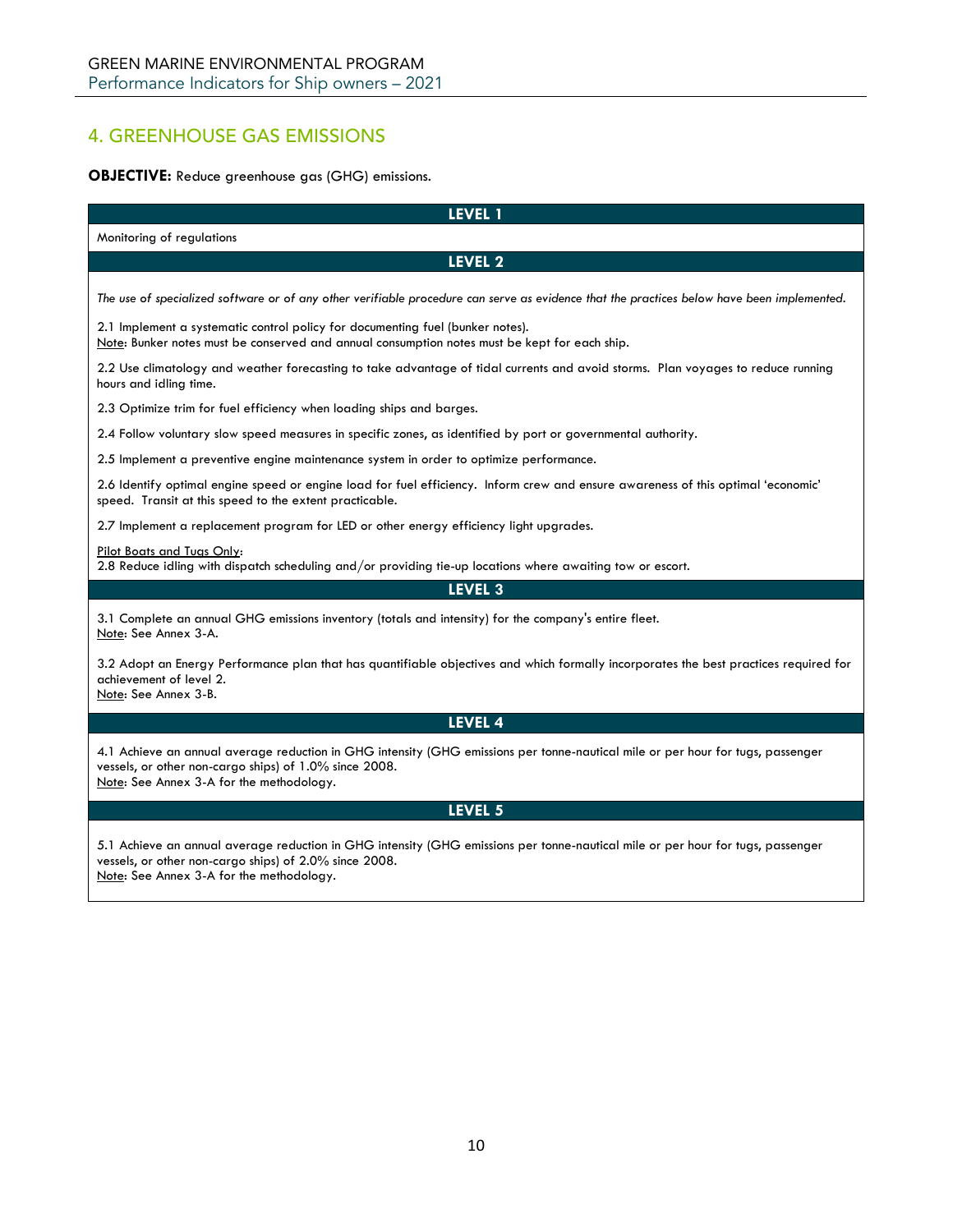# <span id="page-10-0"></span>5. CARGO RESIDUES (International dry bulk cargo carriers operating in the Great Lakes and St. Lawrence only)

# **OBJECTIVE**

Reduce cargo residue discharges.

# **NOTE:**

These practices are not part of a performance indicator, and participants are therefore not required to link their performance with any particular level. The performance indicator on cargo residues was retired from the Green Marine program in 2016. Since the indicator was developed in 2007, Green Marine successfully raised awareness and participants improved their performance. Seven companies carrying dry bulk in the Great Lakes and St. Lawrence region reported to this indicator, and collectively, they reached an average of level 4 in 2015, the highest recorded average for any performance indicator. Over the years, US and Canadian regulations have also increased. However, it was decided to maintain the zero discharge policy (previously a level 5 requirement for that indicator) for all international ship owners within the Great Lakes / St. Lawrence area and make it a prerequisite for any new international ship owner joining the Green Marine program.

# **CRITERIA**

5.1 Implement a zero discharge policy for all cargo residues in the Great Lakes – St. Lawrence area.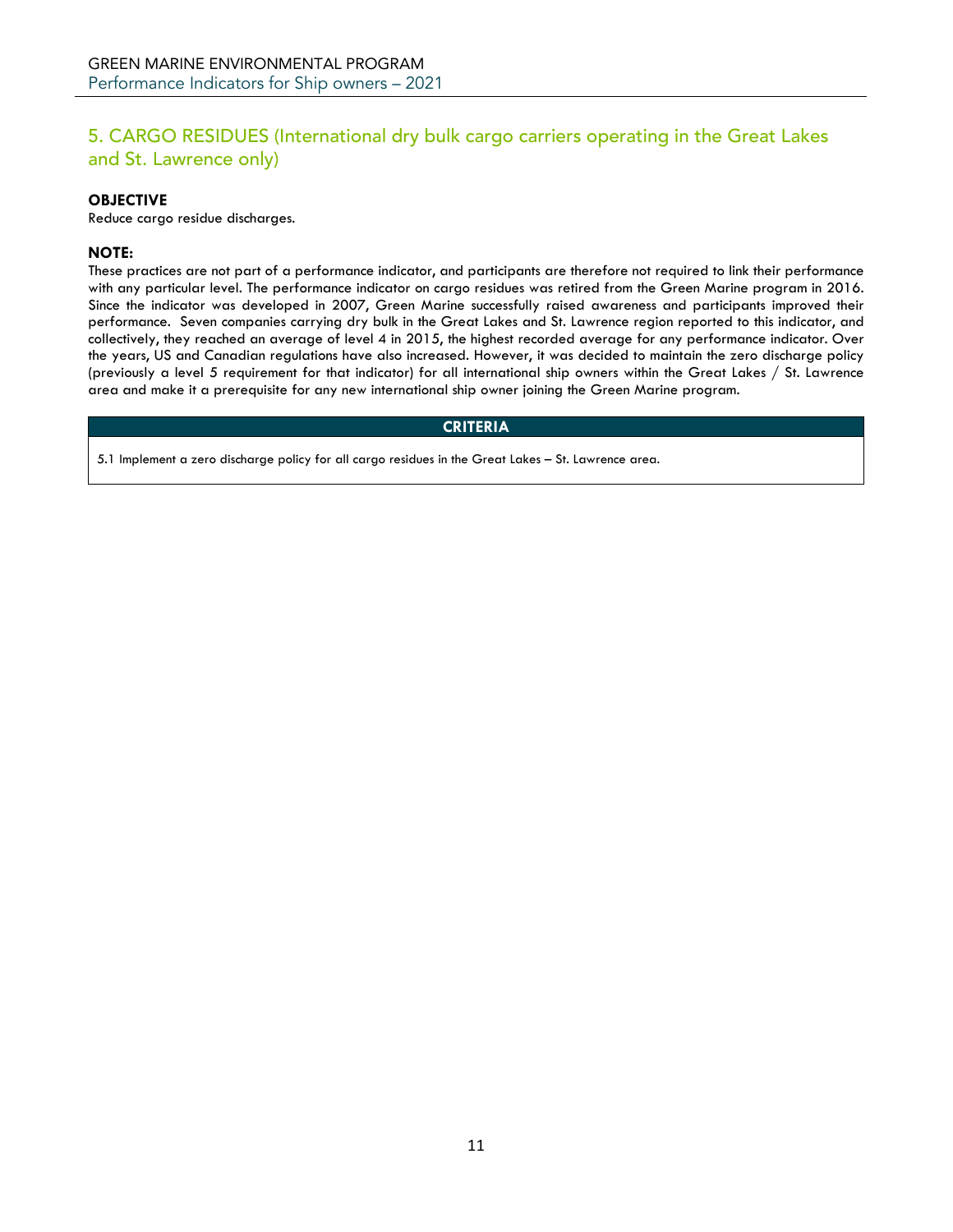# <span id="page-11-0"></span>6. OILY DISCHARGE

**OBJECTIVE:** Minimize risk of oily discharges incidental to the normal operation of the vessel.

| Monitoring of regulations<br>LEVEL <sub>2</sub><br>Vessels using an Oily Water Separator (OWS) on board:<br>Vessels NOT using Oily Water Separator (OWS) on board<br>Implementation of 6 of the following 10 best practices on all<br>(even if installed):<br>company vessels:<br>company's vessels:<br>2.1 Give staff proper training on bilge water management.<br>2.2 Monitor compliance of the oily water discharge by:<br>equipment using oil (engines, burners, pumps, pipes, heaters,<br>Conduct annual calibration of the oil content meter; or<br>a)<br>filters, etc.) or water (condensers, boilers, pumps, pipes, etc.) to<br>Sample treated water monthly and have it analyzed by an<br>b)<br>prevent leaks.<br>accredited lab; or<br>Use a secondary monitoring unit (e.g. white box).<br>C)<br>bearings to prevent water from entering.<br>2.3 Periodically test oil content alarm prior to operating the oily<br>2.13 Stop leaks of oil or water in the engine room as soon as<br>water separator.<br>possible.<br>2.4 Use seals or locks on all overboard discharge valves.<br>2.14 Clean up oil and water spills as soon as possible after<br>2.5 Post signs in the vicinity to clearly indicate who is responsible<br>maintenance and repair operations.<br>for opening any of the OWS overboard discharge valves, for<br>operating oily water separation equipment and for oil transfer<br>2.15 Maintain clean, dry bilges.<br>procedures.<br>2.16 Post signs in the vicinity to clearly indicate who is<br>2.6 Lock out or seal the oil content meter so that the calibration<br>responsible for bilge water transfer procedures.<br>cannot be tampered with.<br>2.7 Maintain proper coordination with the navigation bridge when<br>2.17 Give staff proper training on bilge water management.<br>opening the overboard discharge valve so the bridge can also<br>record the activity and the vessel's position.<br>2.18 Keep available on board oil absorption pads to intervene<br>in case of minor oil spills.<br>2.8 When feasible, only operate the oily water separator during<br>the daytime.<br>2.9 Regularly clean the applicable bilges and remove any solid<br>material that may reduce the performance of the OWS.<br>2.10 Reduce as much as possible the use of emulsifying cleaners<br>and agents that can degrade the performance of the OWS. | LEVEL 1 |                                                                                                                                      |
|-----------------------------------------------------------------------------------------------------------------------------------------------------------------------------------------------------------------------------------------------------------------------------------------------------------------------------------------------------------------------------------------------------------------------------------------------------------------------------------------------------------------------------------------------------------------------------------------------------------------------------------------------------------------------------------------------------------------------------------------------------------------------------------------------------------------------------------------------------------------------------------------------------------------------------------------------------------------------------------------------------------------------------------------------------------------------------------------------------------------------------------------------------------------------------------------------------------------------------------------------------------------------------------------------------------------------------------------------------------------------------------------------------------------------------------------------------------------------------------------------------------------------------------------------------------------------------------------------------------------------------------------------------------------------------------------------------------------------------------------------------------------------------------------------------------------------------------------------------------------------------------------------------------------------------------------------------------------------------------------------------------------------------------------------------------------------------------------------------------------------------------------------------------------------------------------------------------------------------------------------------------------------------------------------------------------------------------------------------------------------------------|---------|--------------------------------------------------------------------------------------------------------------------------------------|
|                                                                                                                                                                                                                                                                                                                                                                                                                                                                                                                                                                                                                                                                                                                                                                                                                                                                                                                                                                                                                                                                                                                                                                                                                                                                                                                                                                                                                                                                                                                                                                                                                                                                                                                                                                                                                                                                                                                                                                                                                                                                                                                                                                                                                                                                                                                                                                                   |         |                                                                                                                                      |
|                                                                                                                                                                                                                                                                                                                                                                                                                                                                                                                                                                                                                                                                                                                                                                                                                                                                                                                                                                                                                                                                                                                                                                                                                                                                                                                                                                                                                                                                                                                                                                                                                                                                                                                                                                                                                                                                                                                                                                                                                                                                                                                                                                                                                                                                                                                                                                                   |         |                                                                                                                                      |
|                                                                                                                                                                                                                                                                                                                                                                                                                                                                                                                                                                                                                                                                                                                                                                                                                                                                                                                                                                                                                                                                                                                                                                                                                                                                                                                                                                                                                                                                                                                                                                                                                                                                                                                                                                                                                                                                                                                                                                                                                                                                                                                                                                                                                                                                                                                                                                                   |         | Implementation of the majority of applicable best practices on all<br>2.11 Regularly inspect and perform preventative maintenance of |
|                                                                                                                                                                                                                                                                                                                                                                                                                                                                                                                                                                                                                                                                                                                                                                                                                                                                                                                                                                                                                                                                                                                                                                                                                                                                                                                                                                                                                                                                                                                                                                                                                                                                                                                                                                                                                                                                                                                                                                                                                                                                                                                                                                                                                                                                                                                                                                                   |         | 2.12 Regularly assess condition and maintain stern tube seals and                                                                    |
| LEVEL <sub>3</sub>                                                                                                                                                                                                                                                                                                                                                                                                                                                                                                                                                                                                                                                                                                                                                                                                                                                                                                                                                                                                                                                                                                                                                                                                                                                                                                                                                                                                                                                                                                                                                                                                                                                                                                                                                                                                                                                                                                                                                                                                                                                                                                                                                                                                                                                                                                                                                                |         |                                                                                                                                      |

3.1 Adopt an Oily Water Management plan that formally incorporates all the best practices itemized in level 2. Note: See Annex 4-A.

3.2 Complete an annual inventory of bilge water (produced, treated, discharged to sea, and off-loaded to shore, as applicable) and of oil residue (sludge) on a vessel by vessel basis and for the fleet as a whole. Note: See Annex 4-B.

3.3 Develop and adhere to environmental procurement guideline for cleaning products to be used within the engine room, considering third party certifications\* and product content\*\* and packaging (see Waste Management performance indicator). \*Such as USDA BioPreferred and Centre for Environment, Fisheries and Aquaculture Science (Cefas). \*\*Chlorine, phosphate free, readily biodegradable, minimally toxic, etc.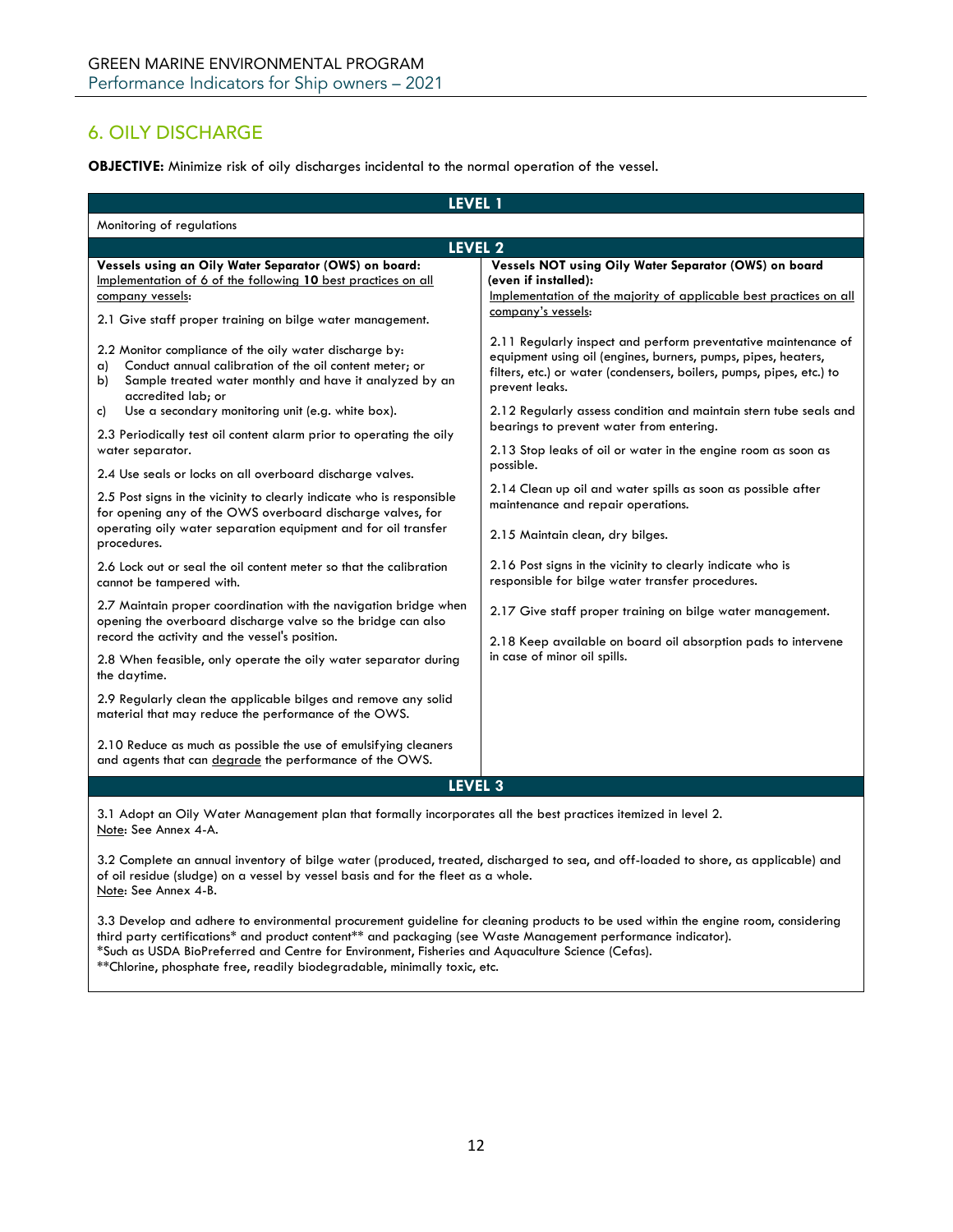# GREEN MARINE ENVIRONMENTAL PROGRAM Performance Indicators for Ship owners – 2021

| LEVEL 4                                                                                                                                                                                                                                                                                                                                                                                                                                                                                                                                                                                                                                              |                                                                                                                                                                                                                                                                                                                                                                                                                                                                                       |
|------------------------------------------------------------------------------------------------------------------------------------------------------------------------------------------------------------------------------------------------------------------------------------------------------------------------------------------------------------------------------------------------------------------------------------------------------------------------------------------------------------------------------------------------------------------------------------------------------------------------------------------------------|---------------------------------------------------------------------------------------------------------------------------------------------------------------------------------------------------------------------------------------------------------------------------------------------------------------------------------------------------------------------------------------------------------------------------------------------------------------------------------------|
| Vessels using an Oily Water Separator (OWS) on board:                                                                                                                                                                                                                                                                                                                                                                                                                                                                                                                                                                                                | Vessels NOT using Oily Water Separator (OWS) on board<br>(even if installed):                                                                                                                                                                                                                                                                                                                                                                                                         |
| 4.1 Adopt a modernization program for oily water separators and<br>all related control and verification equipment. Systematic<br>application of this policy on all new buildings and all ships<br>undergoing major modifications.<br>Note: See Annex 4-C.<br>For the majority of New Builds:<br>4.2 Implement an integrated bilge treatment system such as that<br>defined in the IMO's revised guidelines (MEPC.1/Circ.642, 12<br>November 2008).<br><b>OR</b><br>On at least one existing vessel:<br>4.3 Demonstrate an integrated bilge treatment system approach<br>by respecting the requirements defined at annex 4-D.<br>Note: See Annex 4-D. | 4.4 Set reduction or maximum targets (for the fleet as a whole or<br>by vessel category) for bilge water produced.<br>4.5 Implement effective measures to reduce the quantity of bilge<br>water and sludge produced on 50 % of the company's vessels.<br>Examples: Separate drainage systems for water and oil drains,<br>installation of drip trays or coamings under equipment, use less<br>water for maintenance and cleaning, replacement and repair of<br>stern tube seals, etc. |
| LEVEL 5                                                                                                                                                                                                                                                                                                                                                                                                                                                                                                                                                                                                                                              |                                                                                                                                                                                                                                                                                                                                                                                                                                                                                       |
| 5.1 On all new build vessels fitted with conventional horizontal stern tubes, eliminate the oil-to-water interface by use of seawater<br>lubricated bearings or an alternative sealing arrangement. For non-conventional propulsion arrangements, demonstrate best efforts to<br>utilize technologies as they advance to eliminate or reduce the impact of an oil-to-water interface.<br>Vessels using an Oily Water Separator (OWS) on board:                                                                                                                                                                                                       | Vessels NOT using Oily Water Separator (OWS) on board<br>(even if installed):                                                                                                                                                                                                                                                                                                                                                                                                         |
| 5.2 Do not discharge treated bilge water in sensitive areas.<br>Note: In addition where already prohibited, such as in the Arctic by<br>the IMO Polar Code and in areas specified by Appendix G of the<br>US EPA Vessel General Permit; sensitive areas are to include<br>Canadian federal, territorial, or provincial Marine Protected Areas<br>and Indigenous Protected and Conserved Areas (IPCAs). See:<br>https://www3.epa.gov/npdes/pubs/vgp_permit2013.pdf<br>https://www.dfo-mpo.ac.ca/oceans/maps-cartes/conservation-<br>eng.html                                                                                                          | 5.5 Implement effective measures to reduce the quantity of bilge<br>water and sludge produced on 75 % of the company's vessels.<br>5.6 Demonstrate an annual reduction or negligible amount in the<br>quantity of bilge water and/or sludge produced (intensity unit is<br>to be determined by the company, e.g. tonnes/hour of<br>operation).                                                                                                                                        |
| For all New Builds:<br>5.3 Implement an integrated bilge treatment system such as that<br>defined in the IMO's revised guidelines (MEPC.1/Circ.642, 12<br>November 2008).<br><b>OR</b><br>On the majority of the company's existing vessels:<br>5.4 Demonstrate an integrated bilge treatment system approach<br>by respecting the requirements defined at annex 4-D.<br>Note: See Annex 4-D.                                                                                                                                                                                                                                                        |                                                                                                                                                                                                                                                                                                                                                                                                                                                                                       |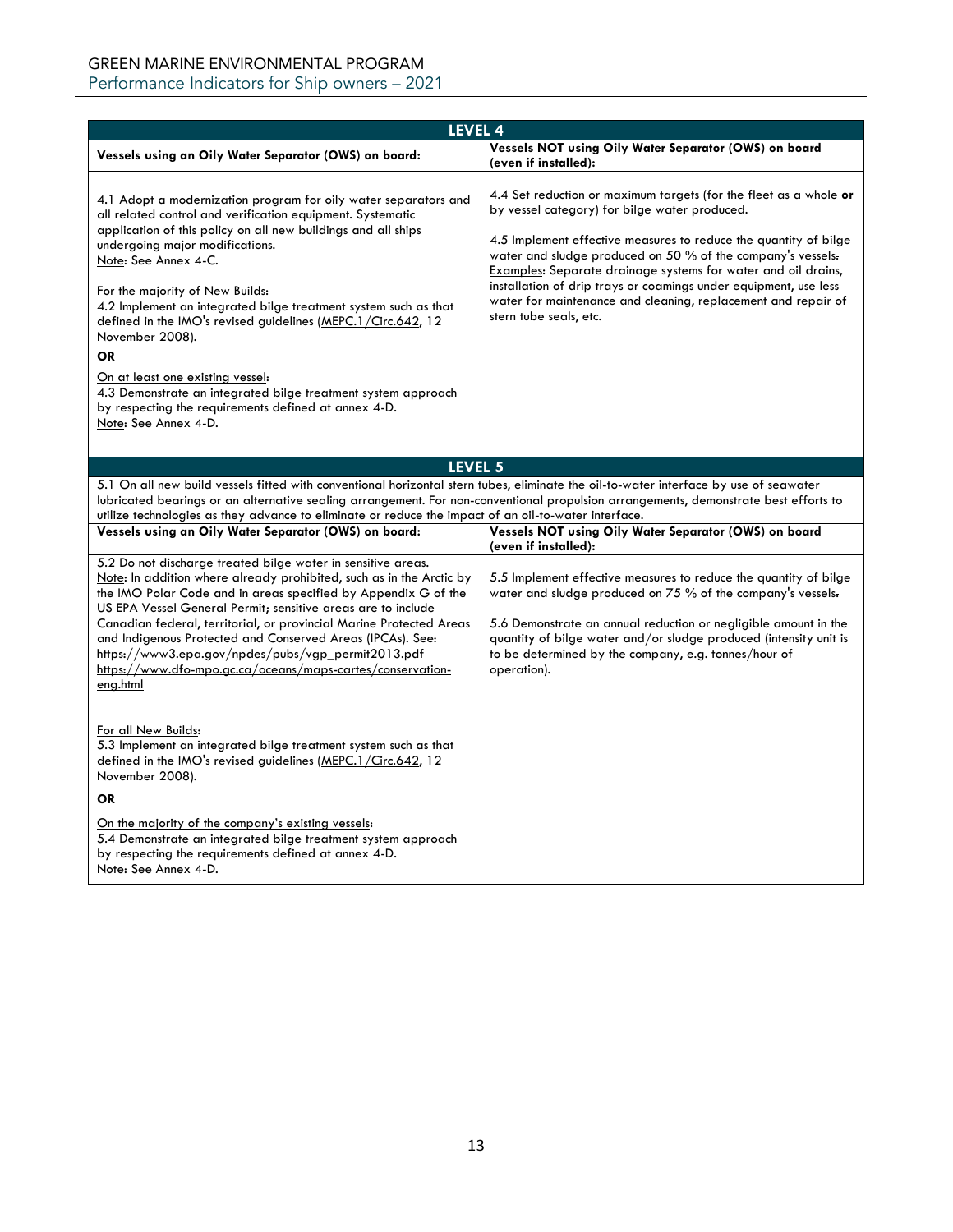# <span id="page-13-0"></span>7. WASTE MANAGEMENT

**OBJECTIVE:** Reduce ship generated garbage and increase recycling. **APPLICABILITY:** This performance indicator only applies to the company's owned vessels.

| LEVEL 1                                                                                                                                                                                                                                                                                                 |
|---------------------------------------------------------------------------------------------------------------------------------------------------------------------------------------------------------------------------------------------------------------------------------------------------------|
| Monitoring of regulations                                                                                                                                                                                                                                                                               |
| LEVEL 2                                                                                                                                                                                                                                                                                                 |
| 2.1 Equip all of the company's ships with recycling bins and give staff proper training on established user procedures and the waste<br>management hierarchy (reduce, reuse, recycle, recovery, disposal).                                                                                              |
| 2.2 Favor suppliers that use less packaging.                                                                                                                                                                                                                                                            |
| 2.3 Encourage the use of reusable, biodegradable and/or recyclable supplies.                                                                                                                                                                                                                            |
| 2.4 No shipboard incineration at port.                                                                                                                                                                                                                                                                  |
| Domestic ship owners only:<br>2.5 Reuse as much as possible dunnage, lining and packaging material.                                                                                                                                                                                                     |
| LEVEL 3                                                                                                                                                                                                                                                                                                 |
| 3.1 Produce an annual inventory of different types of garbage generated in the company's entire fleet, and indicate the company's<br>actual garbage management practices.<br>Note: Garbage types refer to the categories defined in MARPOL Annex V, but each company can include additional categories. |
| LEVEL 4                                                                                                                                                                                                                                                                                                 |
| 4.1 Develop and implement a garbage management strategy defining targets, tools and measures for reducing garbage generated,<br>reducing discharge at sea and increasing recycling.<br>Note: See Annex 5-A.                                                                                             |
| LEVEL 5                                                                                                                                                                                                                                                                                                 |
| 5.1 Demonstrate continual improvement by achieving targets defined in the garbage management strategy.                                                                                                                                                                                                  |
|                                                                                                                                                                                                                                                                                                         |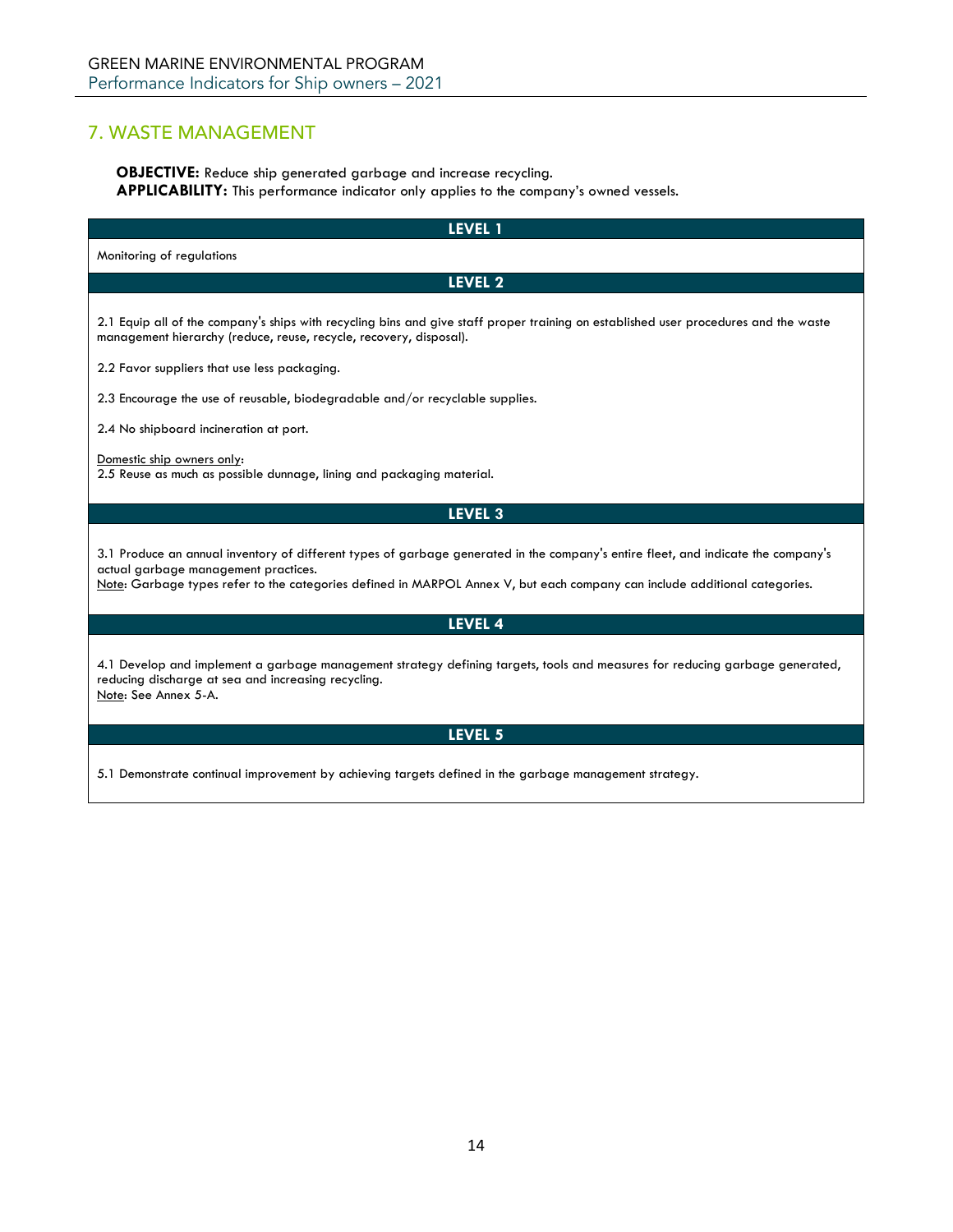# <span id="page-14-0"></span>8. UNDERWATER NOISE

# **OBJECTIVE**

Reduce underwater noise made by ship operations to reduce impacts to marine mammals.

# **NOTES:**

- Green Marine recognizes that underwater noise may potentially impact a broader range of aquatic species other than just marine mammals. While the initial objective of this indicator covers marine mammals, future development of this Performance Indicator may expand its scope.
- Green Marine recognizes that for most ships, under most operational conditions, cavitation is the main source of underwater noise.
- Applicable only for vessels transiting in salt water.

# **LEVEL1**

# Monitoring of regulations

**LEVEL 2**

2.1 Conduct regular hull cleaning and propeller blade maintenance. The participant must keep a record of these actions for each vessel in their fleet.

Note: Hull cleaning and propeller maintenance should at least be done during dry dock.

2.2 Review the list of sensitive areas in Canadian and US waters to determine whether the participant's vessels transit through or have operations in such areas. Ensure that this information is communicated to each vessel. Note: See Annex 6-A.

2.3 Participate in voluntary traffic measures, like a slow-down or lateral displacement, in specific zones as identified by port or governmental authority.

# **LEVEL 3**

3.1 Actively participate in collecting and providing whale sighting data (in Canadian and US waters) through a logbook or a recognized application (such as Whale Alert and Whale Report).

Note: Sightings recorded in a logbook should be shared with a recognized central database.

3.2 Develop and adopt a Marine Mammal Management plan (MMMP) in order to reduce the potential adverse effects of vessels, especially within known sensitive marine areas, as identified in Criterion 2.2. Note: See Annex 6-B.

# **LEVEL 4**

4.1 Incorporate applicable vessel quieting technologies during retrofits and new vessel construction. Note: Refer to published documents like the IMO and the SNAME MVEP Guidelines, available in the Members section of the Green Marine website. This criterion is applicable only for ship owners ordering/designing new vessels (keel laid after Jan 2018) or conducting retrofits of propulsion systems or other equipment that contributes significantly to underwater noise.

# **AND, fulfill one of the following 3 criteria:**

4.2 Work with ports to estimate relative ship noise levels for **at least one vessel** in their fleet.

# **OR**

4.3 Estimate relative ship noise levels **of at least one vessel** in their fleet by using a dedicated hydrophone. Note: Collaboration with a bioacoustician is essential to obtain reliable data.

# **OR**

4.4 Support / collaborate on scientific research on underwater noise allowing the estimation of relative ship noise levels for **at least one vessel** in their fleet.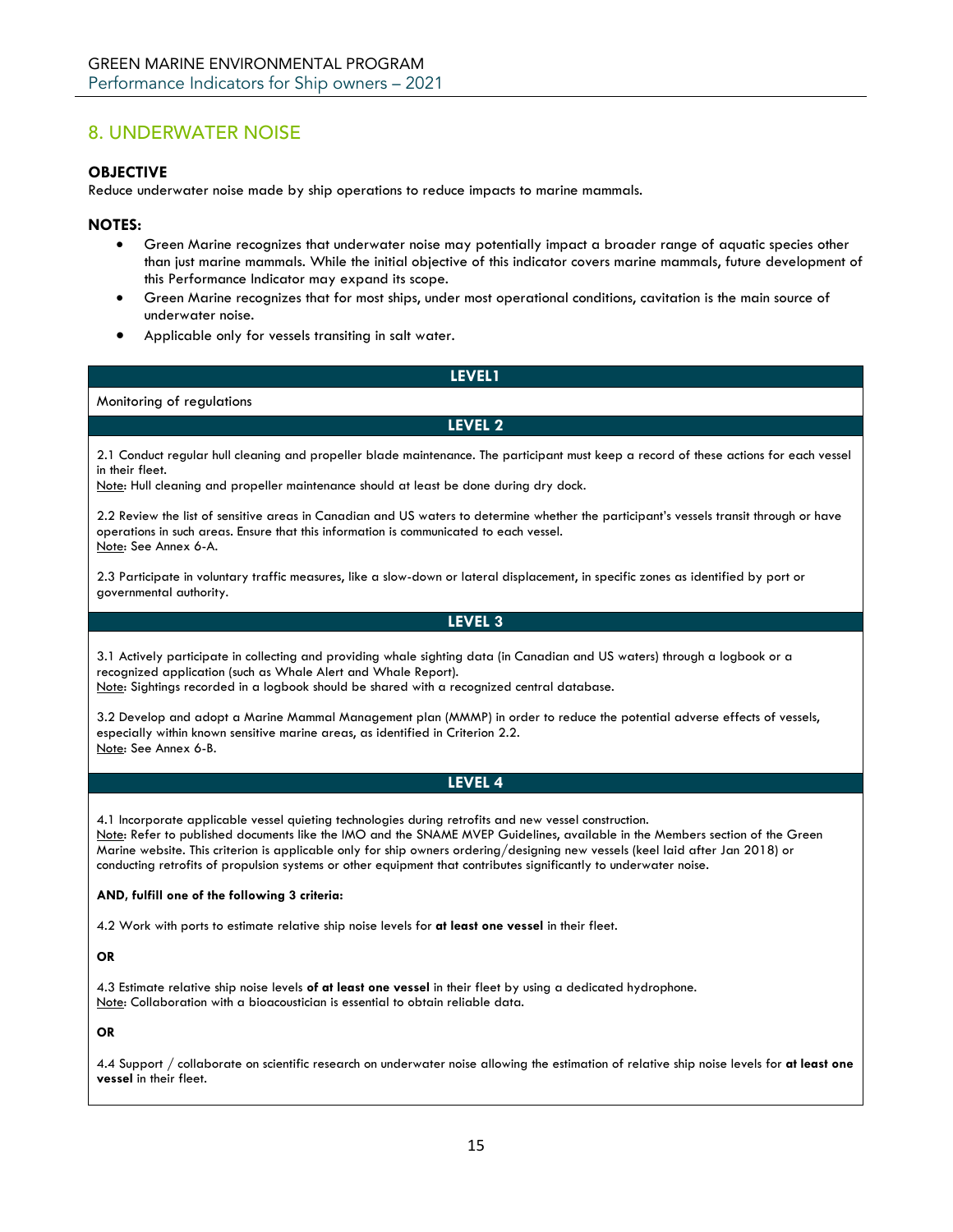5.1 Proceed to an in-depth analysis of vessel noise footprint on at least one ship in order to identify main noise sources. Solutions to be identified and implemented to reduce noise output.

Note: ANSI/ASA S12.64-2009 or ISO 17208-1:2016 underwater noise standard measurement methodology should be used where at all possible.

# **AND, fulfill one of the following 3 criteria:**

5.2 Work with ports to estimate relative ship noise levels **for 15% of the vessels** in their fleet, with a minimum of 3 vessels measured.

# **OR**

5.3 Estimate relative ship noise levels **of 15% of the vessels** in their fleet, with a minimum of 3 vessels measured, using a dedicated hydrophone.

Note: Collaboration with a bioacoustician is essential to obtain reliable data.

# **OR**

5.4 Support / collaborate on scientific research on underwater noise allowing the estimation of relative ship noise levels **for 15% of the vessels** in their fleet with a minimum of 3 vessels measured.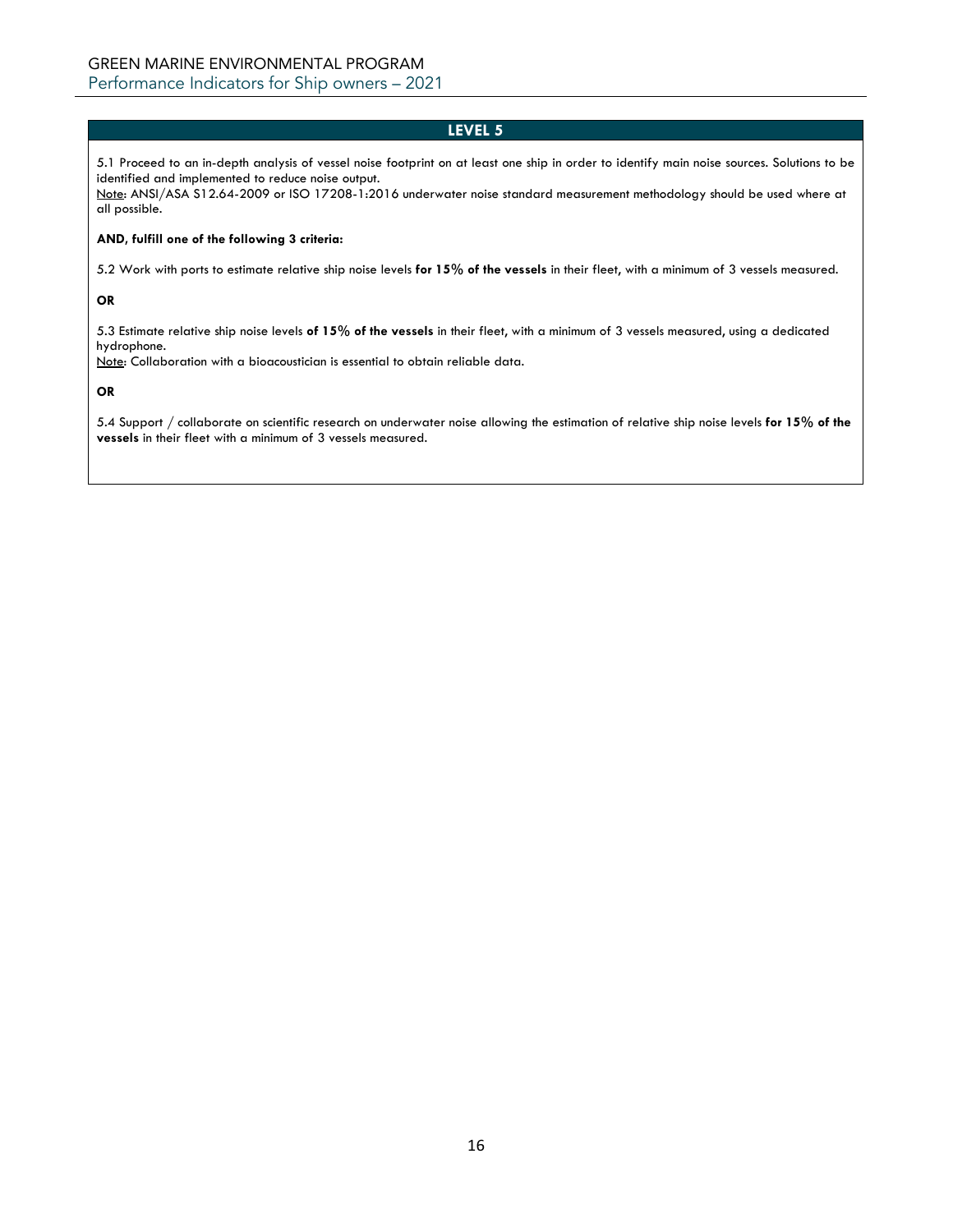# <span id="page-16-0"></span>9. SHIP RECYCLING

# **OBJECTIVE**

Reduce the effects of ship recycling on human health, safety and the environment.

| <b>LEVEL1</b>                                                                                                                                                                                                                                                                                                                                                                                                                                                                                                                                                                                                      |
|--------------------------------------------------------------------------------------------------------------------------------------------------------------------------------------------------------------------------------------------------------------------------------------------------------------------------------------------------------------------------------------------------------------------------------------------------------------------------------------------------------------------------------------------------------------------------------------------------------------------|
| Monitoring of regulations                                                                                                                                                                                                                                                                                                                                                                                                                                                                                                                                                                                          |
| LEVEL 2                                                                                                                                                                                                                                                                                                                                                                                                                                                                                                                                                                                                            |
|                                                                                                                                                                                                                                                                                                                                                                                                                                                                                                                                                                                                                    |
| ALL ship owners:                                                                                                                                                                                                                                                                                                                                                                                                                                                                                                                                                                                                   |
| 2.1 The participant has a written Policy (or Procedure within a management plan that has been approved by senior management)<br>detailing how their written/documented commitment will assure that all ships at the end of their economic lives will be recycled in a<br>sustainable, safe, responsible and environmentally sound manner.<br>This Policy or Procedure must be applicable to all of the participants' vessels at the end of their economic life that are not sold for<br>onward trading and are thus sent for recycling.<br>Note: At level 2, the policy/procedure does not need to be made public. |
| 2.2 Develop Part 1 of an Inventory of Hazardous Materials (IHM) for all new builds that meets the requirements set out in the Hong<br>Kong International Convention for the Safe and Environmentally Sound Recycling of Ships and is certified as such by a third party.<br>Note: If the participant has no new builds on order, they must have at minimum an internal written policy/procedure stating their<br>intentions to develop an IHMs for all new builds, should any vessels be ordered in the future.                                                                                                    |
| 2.3 Adopt a formal plan to develop Part 1 of an IHM for all existing vessels.                                                                                                                                                                                                                                                                                                                                                                                                                                                                                                                                      |
| Ship owners who sold a vessel for recycling during year of reporting only:                                                                                                                                                                                                                                                                                                                                                                                                                                                                                                                                         |
| 2.4 If towing a vessel to a recycling facility, review tow plan and towing company before making final selection.                                                                                                                                                                                                                                                                                                                                                                                                                                                                                                  |
| LEVEL 3                                                                                                                                                                                                                                                                                                                                                                                                                                                                                                                                                                                                            |
| ALL ship owners:                                                                                                                                                                                                                                                                                                                                                                                                                                                                                                                                                                                                   |
| 3.1 Develop a hazardous material removal plan that promotes the substitution of hazardous materials during the maintenance of ships<br>(during layup, repair, dry dock, or as other opportunities present themselves) by less hazardous, or preferably, non-hazardous<br>materials.                                                                                                                                                                                                                                                                                                                                |
| 3.2 In accordance with the IHM plan created in level 2.3, develop Part 1 of an IHM for at least one existing vessel. IHM must meet the<br>requirements set out in the Hong Kong International Convention for the Safe and Environmentally Sound Recycling of Ships.                                                                                                                                                                                                                                                                                                                                                |
| Ship owners who sold a vessel for recycling during year of reporting only:                                                                                                                                                                                                                                                                                                                                                                                                                                                                                                                                         |
| 3.3 When seeking to recycle a vessel, the participant will only tender to (or via Cash Buyer warranting to use) Ship Recycling Facilities<br>that:                                                                                                                                                                                                                                                                                                                                                                                                                                                                 |
| a) are currently (and expected to be for the duration of the dismantling) fully certified by a recognized organization (RO) as<br>having valid and verified accreditation against the Hong Kong International Convention for the Safe and Environmentally<br>Sound Recycling of Ships:                                                                                                                                                                                                                                                                                                                             |
| b) Are capable and commit to provide a Certificate of Completion of Recycling.                                                                                                                                                                                                                                                                                                                                                                                                                                                                                                                                     |